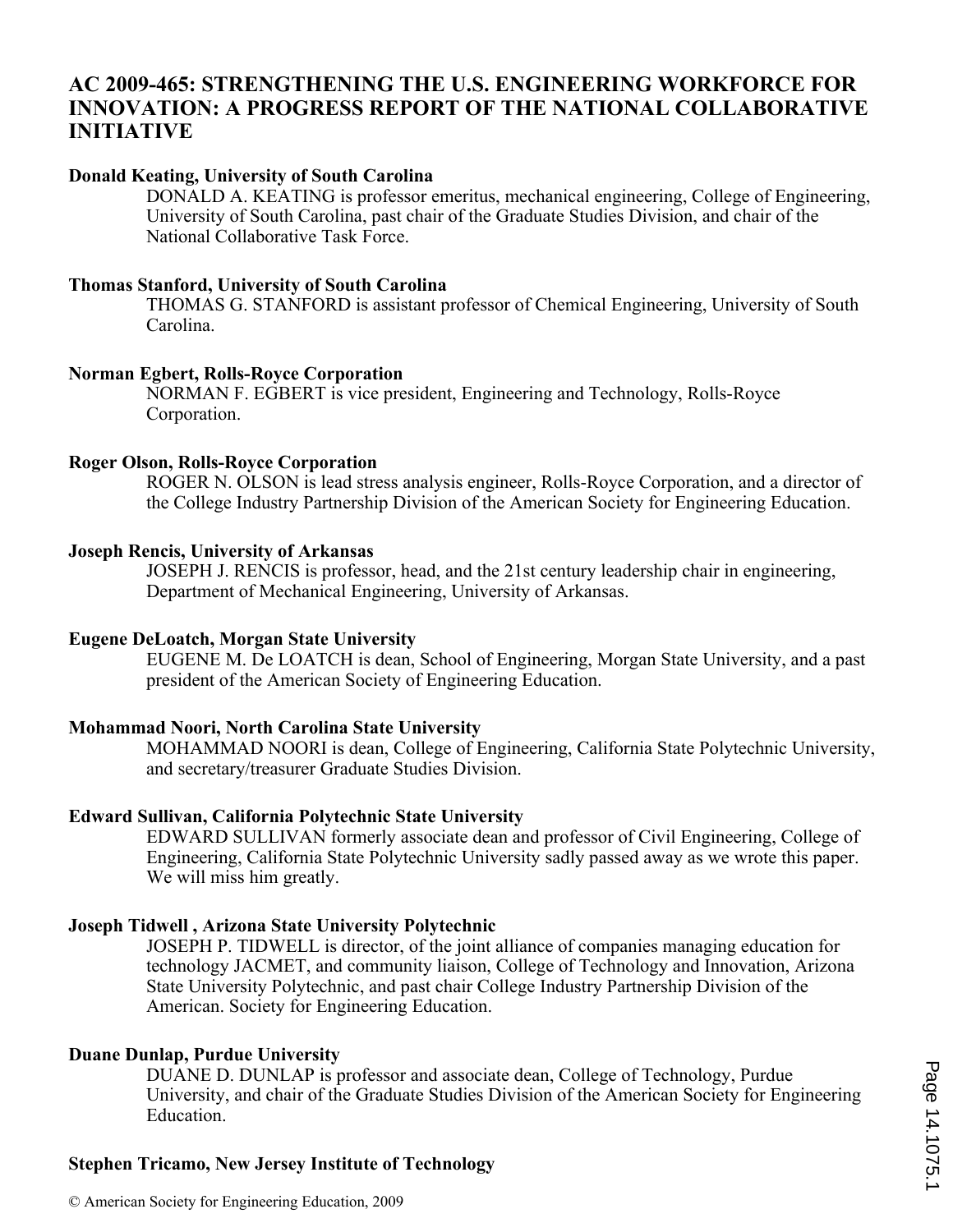STEPHEN J. TRICAMO is professor of Industrial and Manufacturing Engineering, and former dean, College of Engineering and Technology, New Jersey Institute of Technology.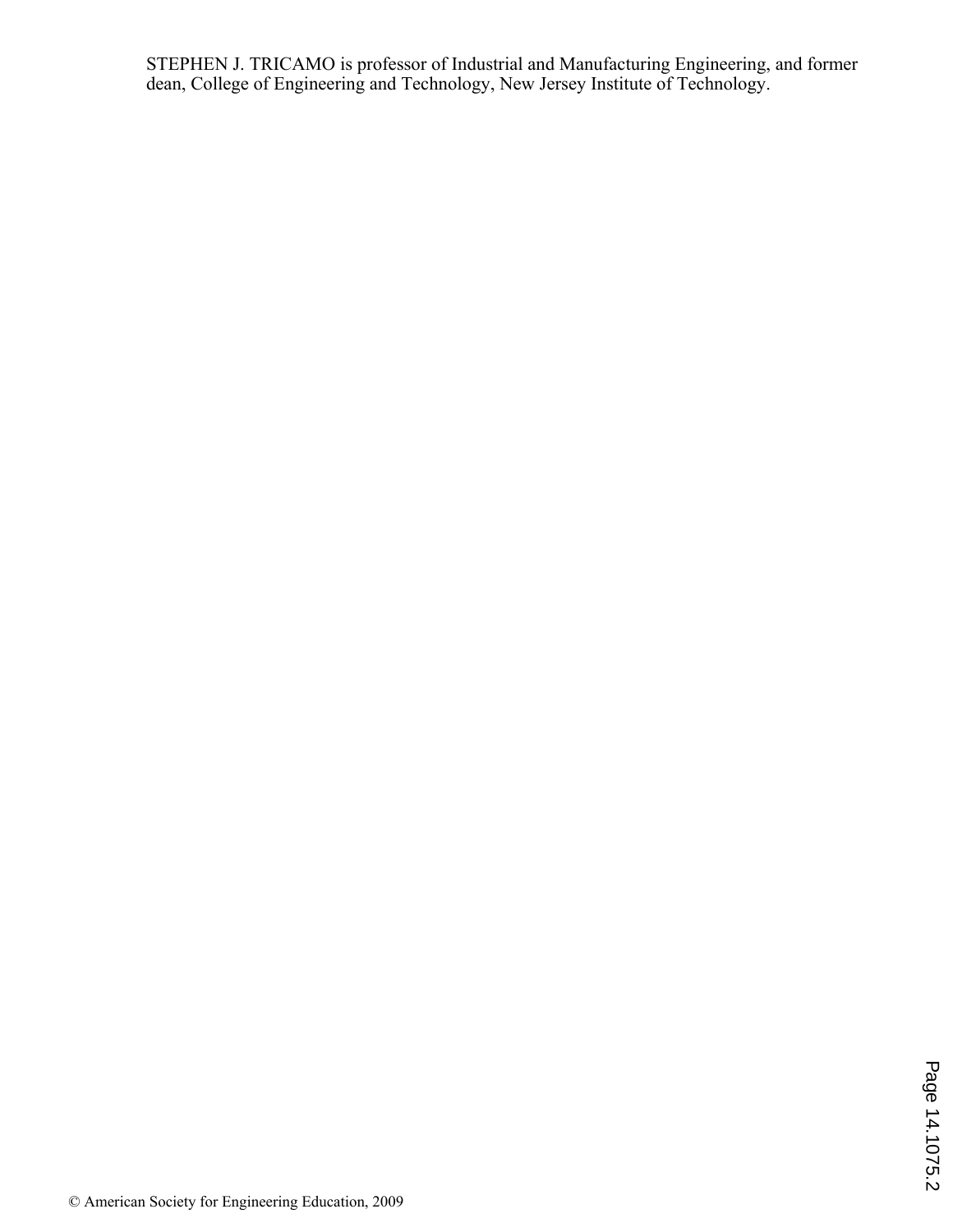## **Strengthening the U.S. Engineering Workforce for Innovation: A Progress Report of the National Collaborative Initiative**

*"America's economic and political standing are fundamentally bound to the capacity for*  innovation. To compete in the rapidly developing global economy, advancing a national *innovation agenda must be a priority for U.S. public and private sector leadership*.*" Innovate America: Thriving in a Word of Challenge - 2005 Council on Competitiveness* 

*"... We must ensure that the United States is the premier place in the world to innovate." Rising Above the Gathering Storm Committee - 2006 National Academy of Sciences* 

#### **Abstract**

This is the first of four invited papers prepared for the special panel session of the ASEE-National Collaborative Task Force for Engineering Graduate Education Reform. This paper presents an overview of the initiative. The paper reaffirms the National Collaborative strategy that the present and future industrial strength of U.S. technology for economic prosperity and national security is ultimately reflected in the strength and innovative capacity of the nation's engineering infrastructure in industry for technology development and innovation. This strength must be sustained by a strong U.S. system of professional graduate engineering education directly relevant to the growth needs of the U.S. engineering workforce in industry which is the primary mainstay of our competitiveness as a nation.

## **1. Proposed ─ A Bold Initiative**

The National Collaborative Task Force, comprised of leaders from industry and universities across the country, proposes to initiate, guide, and implement a major advancement in U.S. professional graduate engineering education that  $-$ 

- $\triangleright$  Recognizes that the future industrial strength of U.S. technology for economic prosperity and national security is ultimately reflected in the strength and innovative capacity of the nation's engineering infrastructure in industry for technology development and innovation.
- $\triangleright$  Recognizes the national imperative in winning the skills race and strengthening U.S. innovation through professional graduate engineering education specifically designed to unlock the creative, innovative and leadership potential of the U.S. graduate engineering workforce in America's industry.
- $\triangleright$  Provides degreed engineers, employed in industry, a new type of world-class professional graduate education that is integrative with the engineer's experience and on-going creative engineering work to improve the technological competitiveness of regional industry across the nation.
- $\triangleright$  Integrates the modern paradigm of the process of engineering for technology innovation with practice that enables the engineer to create, develop, and innovate new technology and improvements specific to his or her sponsoring company as a primary ingredient of the engineer's advanced studies program.
- $\triangleright$  Provides a coherent approach for the lifelong learning of experienced working professionals through the professional master's and professional doctor of engineering levels that enables career progression and development of leaders at all engineering levels from entry-level through chief engineer / vice president level responsibility of corporate planning, technical program making and technology policy making.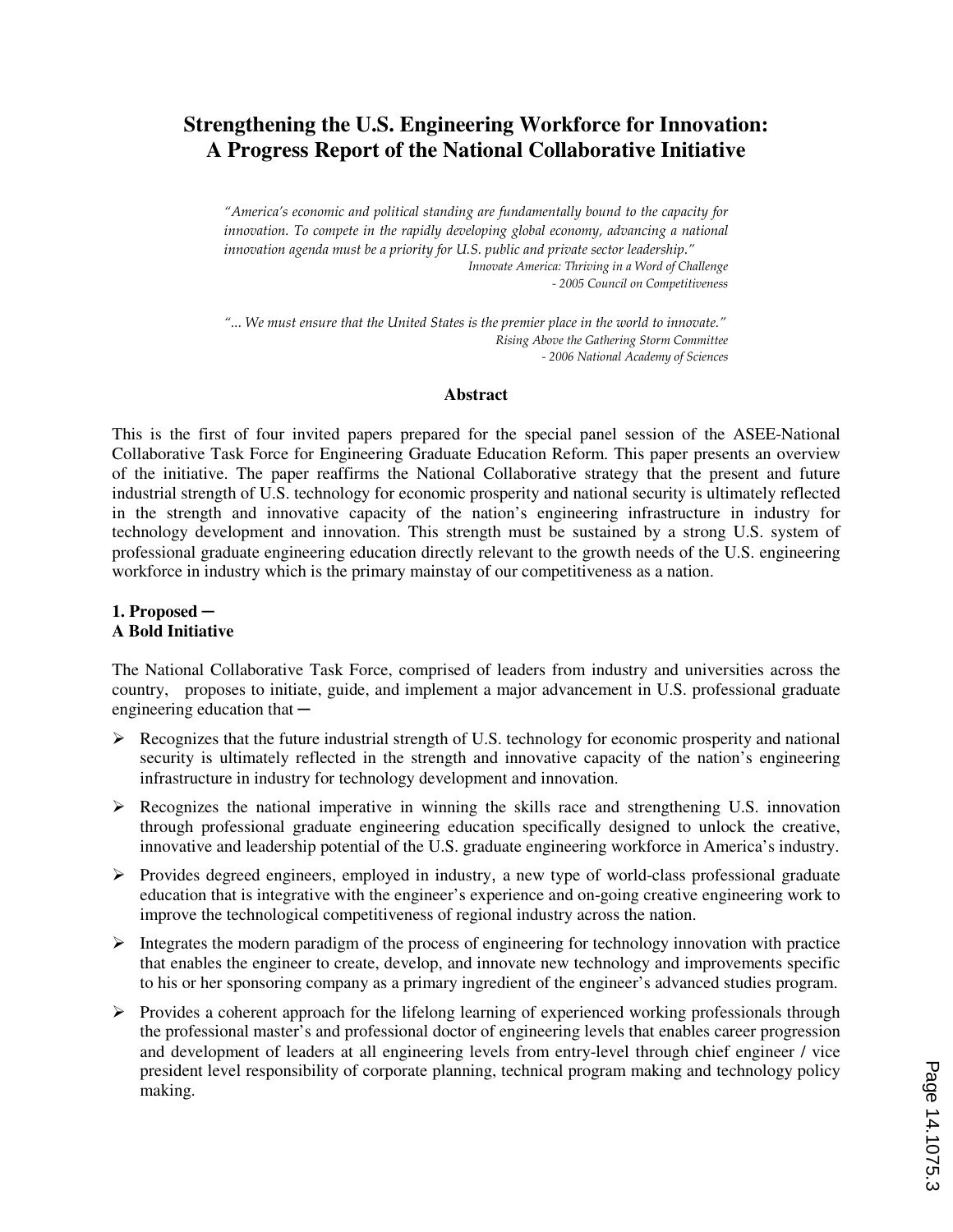## **2. Engineering the Future ─ Professional Graduate Engineering Education To Enhance U.S. Innovation in Industry for Competitiveness**

Today, as never before, America's future technological strength for economic competitiveness and national security depends on continuous innovation by its engineers working in industry and government service. Their ideas are the creative well-spring of U.S. technological development. The need for innovation has been stressed by the Council on Competitiveness, which calls it "the single most important factor in determining America's success though the 21<sup>st</sup> century."<sup>1</sup>As such, the National Academies' report, Rising Above the Gathering Storm recommends that we *"ensure that the United States is the premier place in the world to innovate.*"<sup>2</sup> The American Competitiveness Initiative (ACI) has been enacted with swift bipartisan support.

## *What Is the Problem that we want to Fix?*

- $\triangleright$  The need for America to revitalize its innovative capacity for technological competitiveness has risen as a national priority to create jobs at home, to rebuild America's industry, to improve our economy by creating wealth in these troubled economic times, and to sustain our national security. But the U.S. imperative for innovation points up a disturbing imbalance in graduate education funding and emphasis that must be corrected in engineering. Over the last several decades, the United States invested wisely in research-oriented graduate education and has become preeminent in basic university research that advances science and benefits the scientific workforce for discovery. But a parallel investment and balanced emphasis *has not* been made in professional graduate engineering education during this same time frame to support the continued development of the U.S. engineering workforce in industry for technology development and innovation.
- $\triangleright$  One-size in graduate education doesn't fit all. Excellence in basic research and in the practice of engineering for world-class technology development and innovation are two very different pursuits. A disconnect has existed between U.S. graduate engineering education and engineering practice during the last several decades. Lack of a system of coherent professional graduate education, relevant to the creative practice of engineering, has been a contributing factor to the long-tem underdevelopment of our nation's engineering potential, threatening competitiveness.

## *Why Do We Want to Fix the Problem Now?*

- $\triangleright$  Whereas undergraduate engineering education prepares newly minted degreed engineers for entry into the practice of engineering, it does not prepare for all levels of responsibility. As the National Academy of Engineering points out  $-$  "The comfortable notion that a person learns all that he or she needs to know in a four-year engineering program just is **not** true and **never** was."<sup>3</sup> Engineering experience and further advanced studies are yet to come. There are eight levels of progressive growth and responsibility beyond the beginning entry level.<sup>4, 5</sup> Growth to these increasingly progressive levels deserves further graduate education to more fully develop the creativity, innovativeness and leadership abilities of the nation's engineers for enhanced competitiveness.
- $\triangleright$  The ASEE-National Collaborative Task Force for Engineering Graduate Education Reform was deliberately created in 2000 by the ASEE-Graduate Studies Division, Corporate Members Council, and the College Industry Partnership Division to meet this challenge. Composed of leaders from industry and universities across the nation, the National Collaborative initiative has a goal of developing a new model of professional graduate engineering education for the nation's degreed engineers in industry that is integrative with the graduate's on-going practice of engineering, while fully employed in industry, and furthers his or her career-long professional growth at all levels of engineering responsibility.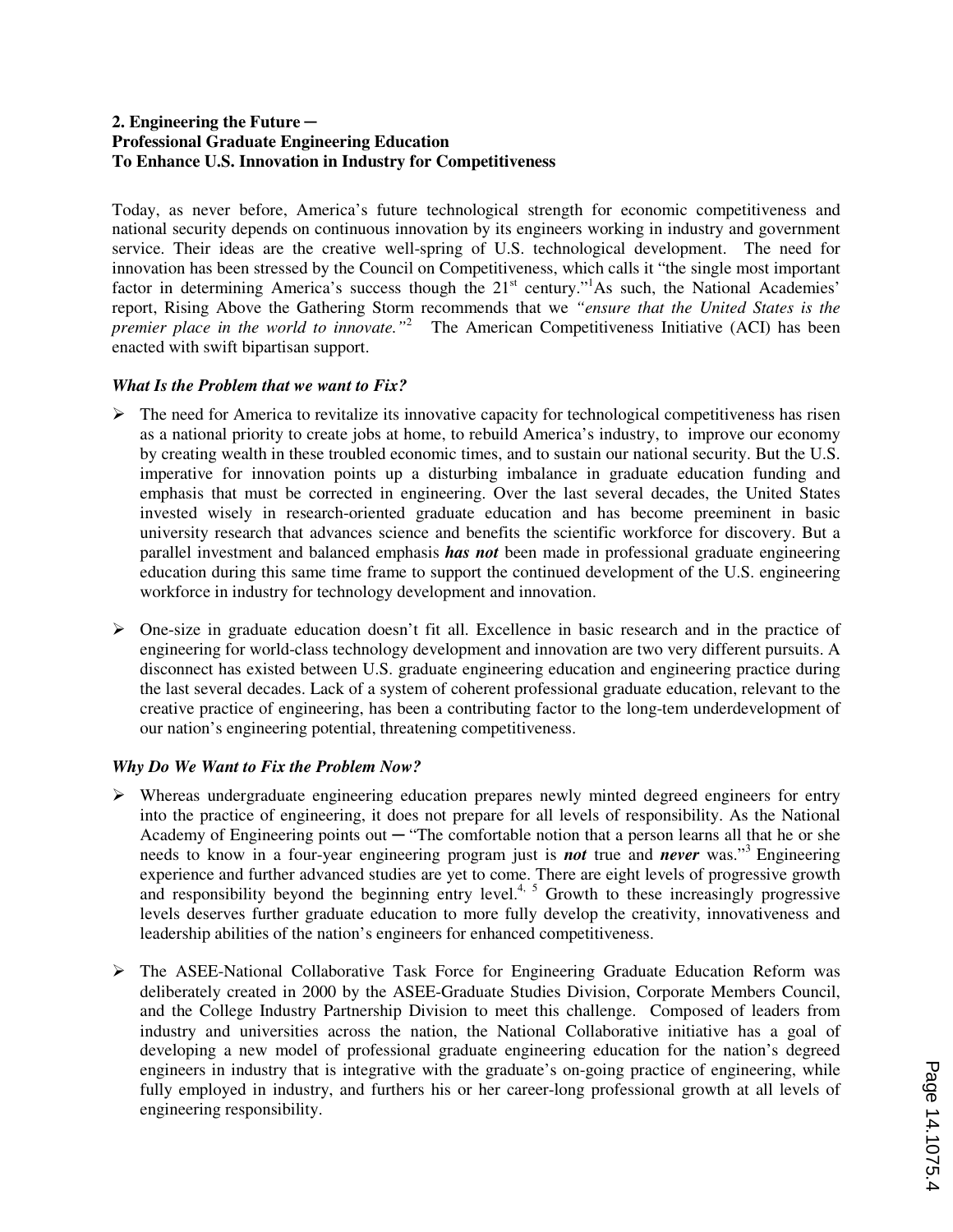## *What Is Our Overall Strategy for the Advancement of Professional Graduate Engineering Education?*

 $\triangleright$  The National Collaborative Task Force is building its overall strategy for educational reform to enhance U.S. engineering innovation in strong agreement with Whitfield's assertion that  $-$ 

"It is taken as self-evident that the creative output of [any nation's] engineering will be raised quickest and over the widest area by successful efforts to improve the creativity of the engineer already in industry, specifically the engineer who has added an adequacy of experience to his or her basic technical training."<sup>6</sup>

- $\triangleright$  Thus, the National Collaborative strongly believes that one of the best and quickest ways to boost our nation's competitive advantage for sustained engineering innovation for global competitiveness and national security is through a deliberate, planned advancement for a new model of professional graduate engineering education that is specifically designed for lifelong learning to further develop our nation's experienced engineering talent at all leadership levels throughout their entire creative professional careers of engineering practice in industry.
- $\triangleright$  The new model of professional graduate engineering education can become a 'game changer' to enhance U.S. innovative capacity in engineering. The Task Force concludes that engineering education is not a one-time process, but a progressive process of learning, growth, and human development … and, to compete, our nation's engineers must continuously grow throughout their careers and become 'champions, innovators, and engineer-leaders' of new, improved, and breakthrough technology that continuously outpaces our competitors.

## *Has the Modern Process and Practice of Engineering Itself Changed for Technology Innovation?*

The answer is **Yes**.

- $\triangleright$  One of the major findings that has clearly emerged from the National Collaborative Task Force analysis is the fact that the modern process and practice of engineering for creative technology development and innovation has itself changed substantially [particularly in aerospace and the nation's defense] from the outmoded, linear basic research-driven paradigm of engineering practice reflected by U.S. Science Policy established in 1945 [V. Bush ─ *Science: the Endless Frontier*]. <sup>7</sup>
- $\triangleright$  This subtlety is rather profound. It points to the premise that for our nation's engineers to innovate in the new innovation-driven economy, then the U.S. system of engineering education itself must reflect the correct paradigm of the modern practice of engineering for technology innovation.
- $\triangleright$  As Sanders and Brown have pointed out —

"The great discovery of our age is that technological innovation need not be haphazard. Industry and government have developed a new concept of planned and systematized innovation [engineering process and method] founded on vastly expanded engineering and scientific efforts. In fact, the discovery of systematized innovation may turn out to be a qualitative change in the economy  $-$  one having the same importance for future growth as the development of the concept of capital investment itself had during the past two centuries." <sup>8</sup>

## *Redefining Engineering ─ What is Engineering?*

Engineering has been redefined for the  $21<sup>st</sup>$  century. As the National Academy of Engineering points out ─ Engineering is a very creative profession ... the outcome of which is new, improved, and breakthrough technologies responsive to meaningful real-world needs of people and industry... for the advancement and betterment of human welfare. <sup>9</sup>As Eric Walker, former president of Pennsylvania State University and ASEE noted: *"The key idea is that engineering is a system of [leadership] that results in the satisfaction of human needs."*<sup>10</sup>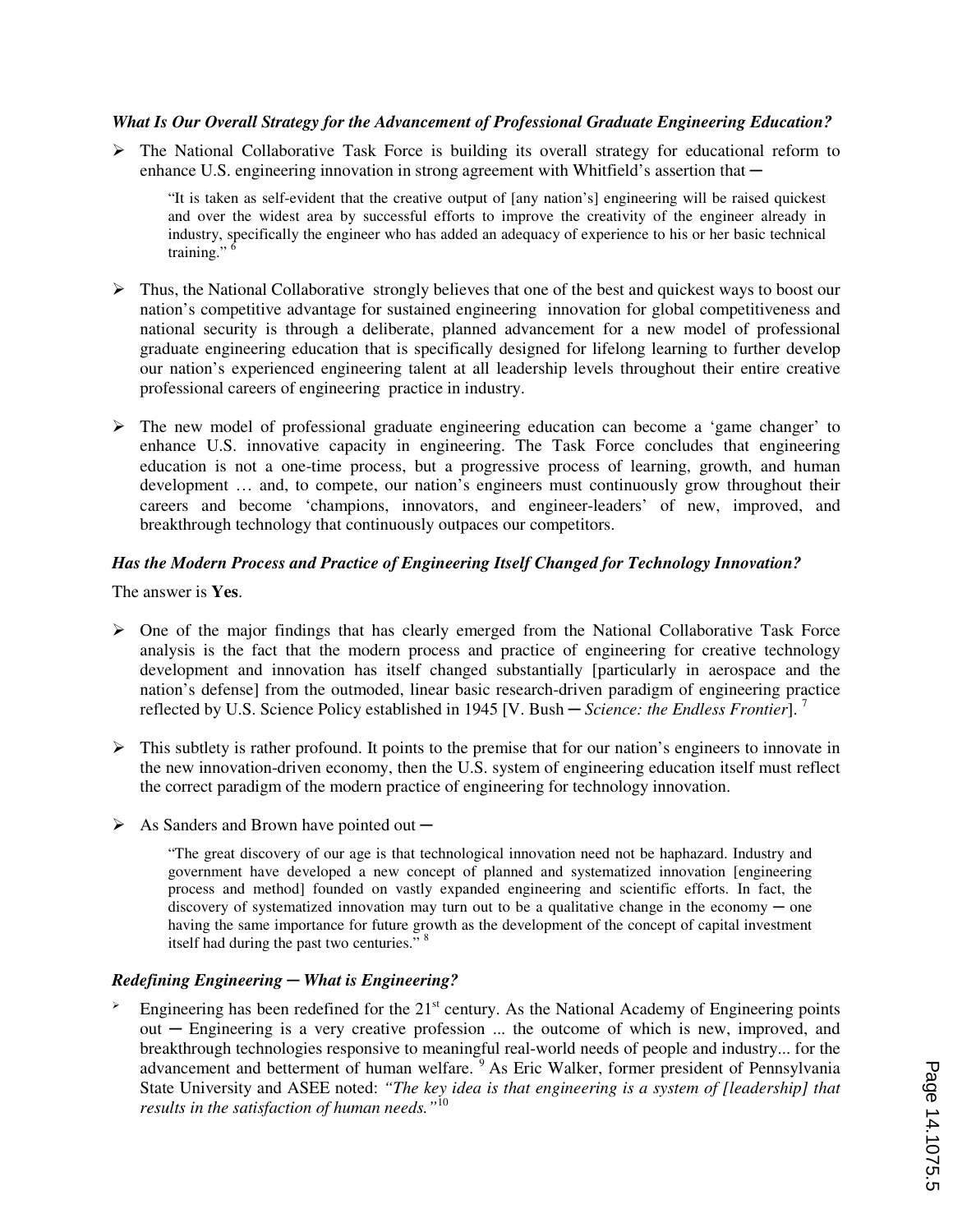#### *What is the Role of the Nation's Engineers for Innovation?*

- <sup>Ø</sup> As a creative problem-solving profession, engineering has a mission, purpose and professional value system to create, develop, and innovate new technology to meet meaningful needs of society ... for the advancement and betterment of human welfare by deliberate '*creative design'* and responsible professional leadership.
- Ø As the National Academy of Engineering points out ─ *"Engineering is problem recognition, formulation, and solution …Engineering is a profoundly creative process" … wherein … Technology is the outcome of engineering."*<sup>11</sup> Engineering yields new, improved, and breakthrough technologies as the deliberate, planned outcome of creative engineering practice which is essentially, as the National Academy of Engineering points out is **"***design under constraint".* And, in this creative process, as Simon Ramo notes, engineers use the 'systems approach'. <sup>12</sup>
- $\triangleright$  In essence, the engineering ethic and mission for purposeful innovation and improvement of the human condition in bringing about effective solutions through planned, creative problem-solving and responsible leadership in deliberately conceptualizing, developing and innovating new and improved technology as solutions to real-world, meaningful needs of people and industry is the driving force of the creative practice of engineering for technology innovation.
- $\triangleright$  Basic research is often used to gain a better understanding of phenomena involved in the engineering project, but contrary to conventional wisdom, basic research is *not* the primary driving force for engineering innovation which the outdated 1945 linear basic research-driven model predicted; *nor* is the practice of engineering sequential to basic research as conventional wisdom implies. Rather, in many large-scale technology development projects and programs, engineering frequently drives the need for further academic basic scientific research [Project Hindsight].<sup>13</sup>
- Ø The National Collaborative Task Force has identified the modern process and stages of the engineering method for innovation; and the core competencies, skill-sets, attributes, and progressive responsibilities required of graduate engineers at all leadership levels of engineering from a) earlycareer levels, b) mid-career levels, through c) senior-career engineering and executive levels in order for companies to compete successfully in the new innovation-driven economy.

## *Redefining Technology ─ What Is Technology?*

- $\triangleright$  Technology has been redefined for the 21<sup>st</sup> century. Technology should no longer be misinterpreted by the outmoded myth of 1945 as the practical correlate of science [John Dewey]. By technology, we refer to the systematic body of 'ideas or concepts' so tested any where in the world yielding the same results [Alstadt]. New products, processes, systems, operations are all new technology originating by a new 'idea or concept' primarily generated by the purposeful practice of engineering to deliberately create or improve something never done before to meet a real-world hope, want, or need.
- $\triangleright$  A the National Academy of Engineering points out:

"Technology is more than these tangible products. The knowledge and processes used to create and to operate the artifacts ─ engineering know-how, manufacturing expertise, various technical skills, and so on  $-$  are equally important. An especially important area of knowledge is the engineering design process, of starting with a set of criteria and constraints and working toward a solution ─ a device, say, or a process ─ that meets those conditions. Engineers generate designs and then test, refine, or discard them until they find an acceptable solution. Technology also includes the entire infrastructure necessary for the design, manufacture, operation, and repair of technological artifacts, from corporate headquarters and engineering schools to manufacturing plants and maintenance facilities. <sup>14</sup>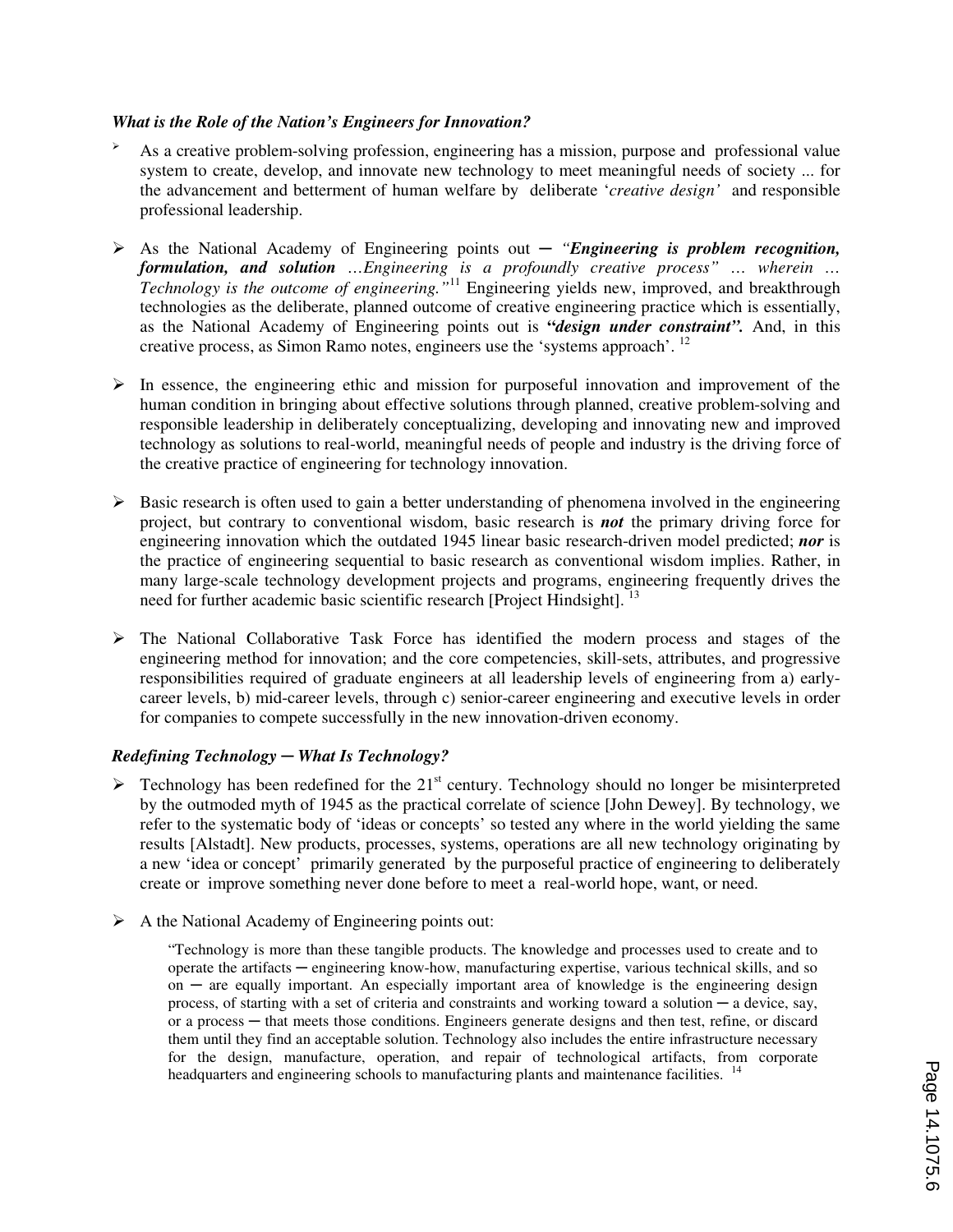#### *Redefining Innovation ─ What is Innovation?*

- $\triangleright$  Innovation is a process and a systematic practice ... innovation is at the heart of engineering.
- $\triangleright$  By innovation, we refer to George Freedman's definition that:

"Innovation is the process of implementing new ideas, of turning creative concepts into realities. For our purposes, there is a more meaningful concept, that of 'effective innovation', which can benefit business. Effective innovation is 'the timely and efficient implementation of new ideas that results in significantly increased revenues and profits.

… When a company decides to innovate, it makes an investment. It commits funds and resources. If the investment comes from existing businesses within the parent organization, it will show up on the respective balance sheets of each enterprise.

If the corporate office decides to invest in a new innovation group (an action that will lead to new processes, new products, new systems, or new ventures), its commitment will often resemble that of a venture capital firm; this time the commitment will show up on the balance sheet of the corporation. In either case, an investment is being made." <sup>15</sup>

## *Education for Tomorrow: Engineering the Future ─ How Can Improvement in U.S. Engineering Education Help the Economy and Competitiveness?*

- $\triangleright$  Today, we need to recreate again the infrastructure and platform for innovative engineering that will revitalize the industrial strength of the United States to grow new jobs and put our people to work in meaningful employment that will sustain their futures and the economy.
- $\triangleright$  The time for transformative educational change to bring about a better future and to develop Engineers as leaders and 'champions' who will shape a better future and economy  $-$  is now. But this educational transformation requires real change at the universities: because for the most part American universities have *neither* kept up with the paradigm shift in engineering for innovation *nor* with the changes required in professional graduate engineering education to reflect the modern process and practice of engineering for technology innovation during the last four decades.
- $\triangleright$  Emphasis on attracting federal funding for academic basic scientific research began during the late 1960's, intensified in the 70's, 80's, and 90's to the present day ─ resulting in the subsequent buildup of a generation of excellent research-oriented faculty at most engineering schools who are expert at scientific research, who can attract federal research funding, but who are *not* that proficient, experienced, interested, or rewarded in the practice of engineering or its teaching for innovation.
- $\triangleright$  As a long-term consequence, U.S. research-oriented graduate engineering education has become world preeminent and is excellent for the graduate education of future academic scientists for basic research. But a 'disconnect' exists in professional graduate engineering education for the creative practice of engineering at too many of the nation's universities  $-$  contributing to the long-term underdevelopment of the nation's graduate engineers and sequential decline of U.S. engineering for innovation. As Eric Walker, pointed out years ago: "Teaching research isn't teaching engineering."<sup>16</sup>
- $\triangleright$  The National Collaborative Task Force reaffirms Christopher Hill's assessment:

"Networks of highly creative individuals and collaborating firms will devise and produce complex new systems that meet human needs in unexpectedly new and responsive ways ... Simply redoubling our efforts to fund more research and to prepare more scientists and engineers along the models of the past is unlikely to be sufficient to meet the new needs. … Contrary to the consensus … it is not so much that we need more scientists and engineers *but that we need new kinds of scientists and engineers."* <sup>17</sup>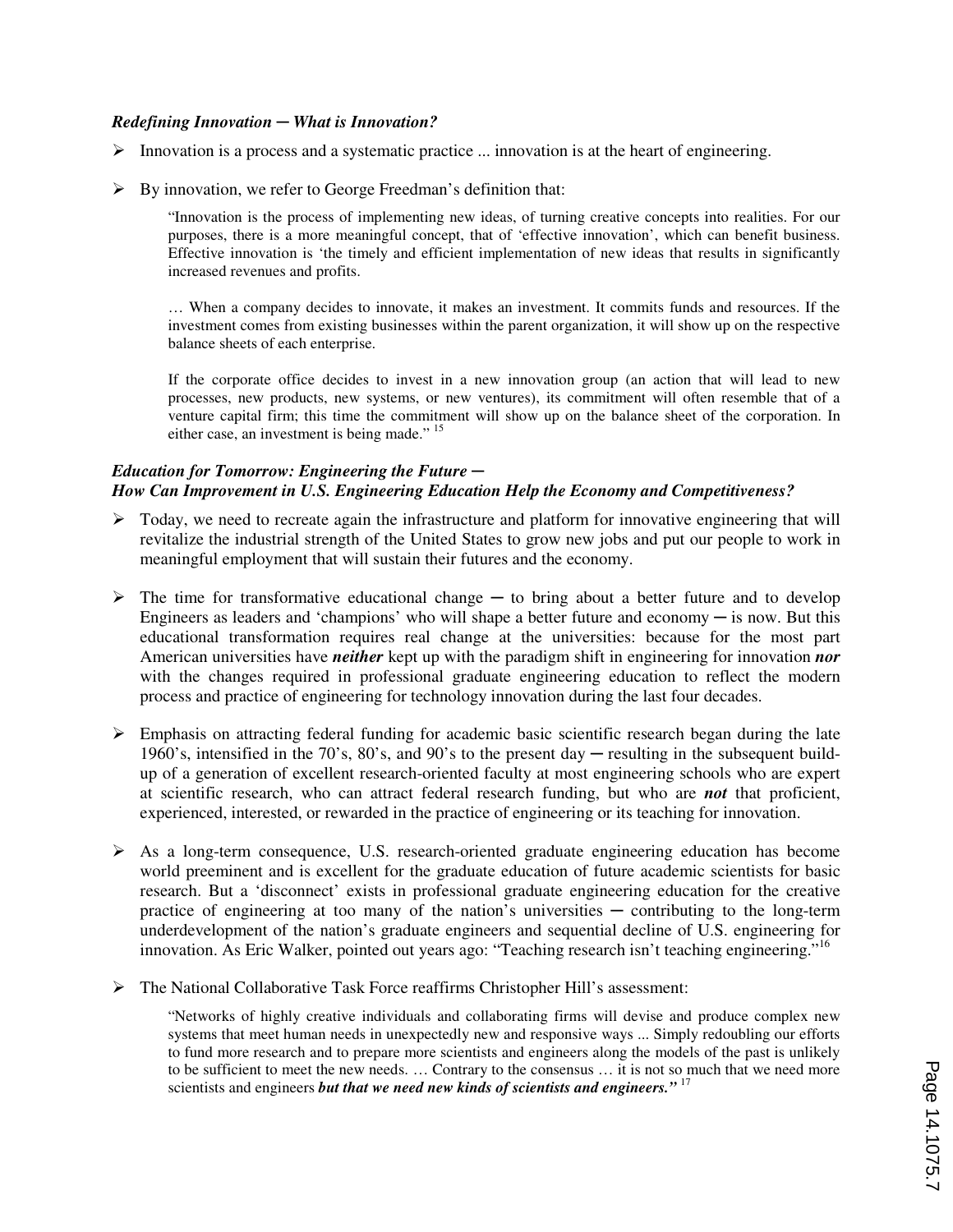## *Should America Rebuild Its Industrial [Engineering] Infrastructure for Innovation?*

The answer is **Yes.**

- $\triangleright$  Rebuilding our nation's engineering infrastructure for innovation in industry is the backbone in rebuilding America's capacity to compete economically, to prosper, and to sustain our national security against aggressors.
- $\triangleright$  The importance of rebuilding America's industrial infrastructure for innovation, through further postgraduate professional education of graduate engineers in industry, rises to a national priority as America seeks to stimulate and sustain its economic recovery. Innovation is the primary function of engineering. As Akio Morita, former chairman of Sony Corporation-Japan, pointed out  $-$

"If we as engineers were to think that the systems we have today are the best we can devise and that we have no other alternative, we would stop all innovation. We engineers work constantly to come up with new ideas. The day we make an invention is the day we begin to work to improve it, which is how technology has developed to this point …

It is unwise merely to do something different and then rest on your laurels. You have to do something to make a business out of a new development, and that requires that you keep updating the product and staying ahead of the market.… A main challenge to the world trading system is the rebuilding of the American industrial structure [for innovation]. <sup>18</sup>

#### *What Needs to be Done ─ How Does a Nation Develop a Strong Engineering Infrastructure for Innovation?*

- $\triangleright$  There are at least five major ingredients in rebuilding the U.S. engineering infrastructure:
	- 1) The first is to 'plant the seed of interest early', identify, and recruit our nation's young creative talent who have the potential for excellence in engineering by improving our system of  $K - 12$ preparatory education for these young students to enter and successfully pursue undergraduate engineering education at the nation's universities.
	- 2) The second is to improve the context and process of undergraduate engineering education for these same students to successfully graduate and to enter the creative practice of engineering in industry or government service.
	- 3) The third is to recruit these young engineering graduates into effective organizations within industry of government service that provide opportunity and financial support for the graduate's further growth and professional development.
	- 4) The fourth is to provide opportunity through regional universities in partnership with industry that further develops these same young men and women beyond entry level to their highest potentials through high-quality postgraduate professional engineering education enabling professional growth through the professional master's of engineering and the professional doctor of engineering levels while they are fully employed as vital creative professionals in industry or government service in responsible charge of meaningful, creative and innovative engineering works.
	- 5) The fifth is to successfully retain these same creative experienced professionals through 'industry best practice' by providing new organizational cultures within industry and government that better utilize and are more conducive in nurturing engineering innovation to flourish, and companies to continuously grow over the long term for sustained and preeminent U.S. technological competitiveness.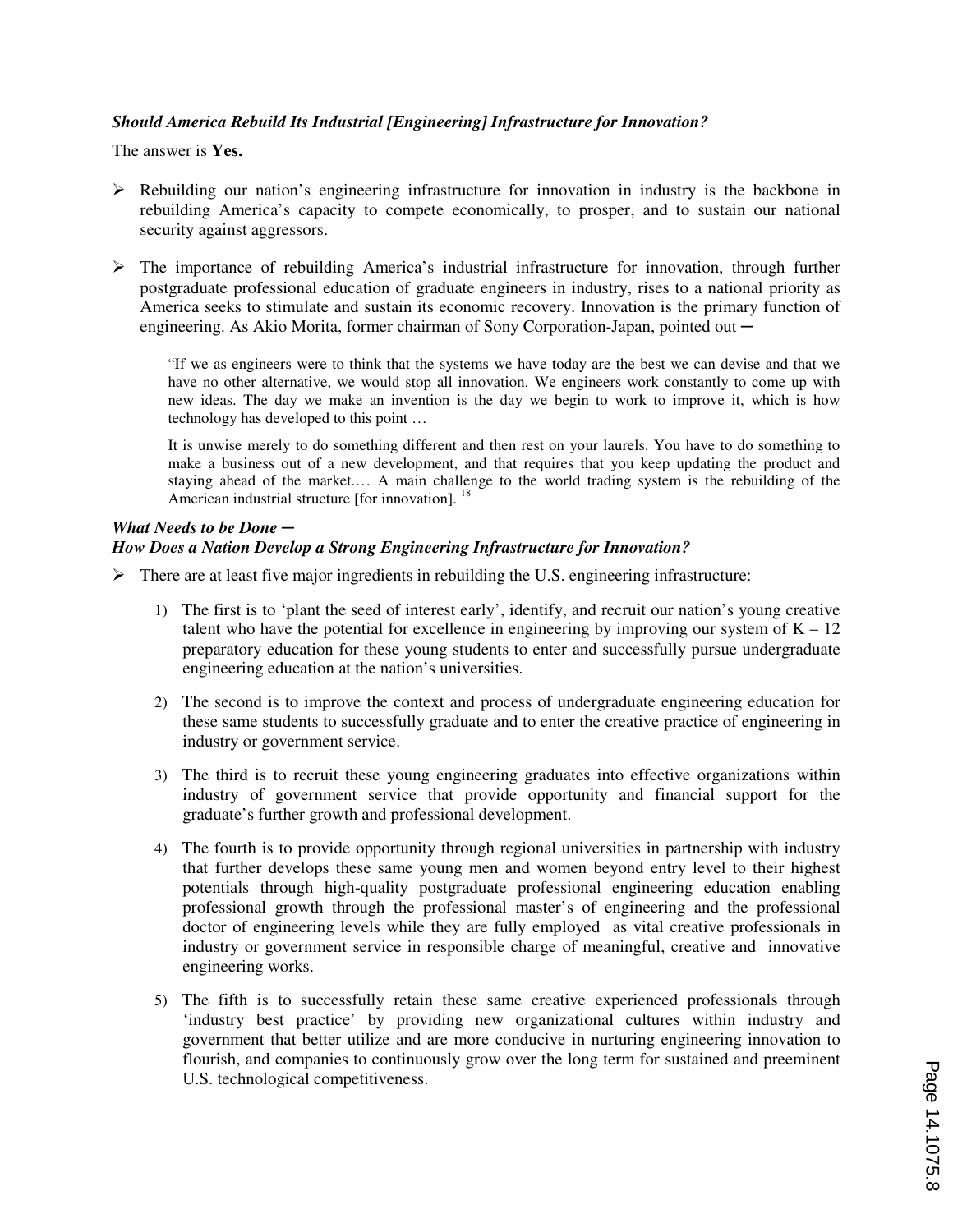## *How Important is the Experience and Retention Factor in Growing Our Engineers for Innovation?*

- $\triangleright$  Per its findings, the National Collaborative Task Force concludes that progressive experience and organizational culture plays a vital role in an engineer's advanced professional education and in his or her ability to innovate.
- Ø As the Department of Defense study, Project HINDSIGHT, pointed out:

"In examining the personal histories of scientists and engineers who had contributed most heavily to the new technology of use to the Department, the employment stability of these individuals stood out as a most significant factor. Moreover, it was found that the most effective scientist or engineer — in terms of the probability that he (or she) will come up with something that will be profitable to the  $organization - is one who has been in the company for a number of years.$ 

The modal point on the distribution curve displaying length of employment against probability of making a useful contribution occurs at between seven and nine years of employment. Clearly, if the professional turn-over rate exceeds 10% to 15% per year, it will be most unlikely that the peak performance of the laboratory will ever be achieved."<sup>19</sup>

- $\triangleright$  Thus, it is the sense of the National Collaborative Task Force that the experience and retention factors are critical in rebuilding the nation's future strength in engineering for innovation. The experienced engineer-leaders who are about to retire in the workforce are a vital national engineering asset and corporate memory of U.S. technology. These retired engineers can play a vital role in this initiative as adjunct faculty: representing some of the 'best experienced engineering talent' within the United States. These experienced professionals, in combination with core university faculty, and other distinguished adjunct graduate faculty from industry, can provide the expertise, mentorship, and coaching roles required in this educational transformation.
- $\triangleright$  This initiative provides opportunity for our retiring experienced engineer-leaders to give back to the engineering profession by teaching at the highest levels of professional engineering education, in building great Graduate Centers [Institutes] for postgraduate professional engineering education across the nation second-to-none for global competitiveness, and in developing industry's emerging future engineer-leaders within regional industry for continued industrial growth for competitiveness.
- Ø Programs of high–quality, graduate professional engineering education, which this initiative represents, are needed in all regions of the country, to focus on the critical U.S. engineering workforce issues [where enhancement of regional industrial innovation is a primary strategy of building U.S. competitiveness as a whole] are now more important than ever before.

## *What is the National Collaborative Action Plan to Get the Job Done?*

- $\triangleright$  To address the fourth and fifth major ingredients of rebuilding the U.S. engineering infrastructure for competitiveness, the National Collaborative Task Force concludes that a new *seamless approach* for 'lifelong learning' and postgraduate professional education is needed in the U.S. system of graduate engineering education that:
	- 1) Is complementary to academic scientific research, but is specifically designed to be more relevant to the progressive growth needs of experienced degreed engineers who are emerging as engineering leaders and;
	- 2) Specifically advances U.S. postgraduate professional engineering education in the modern process and systematic practice of engineering and its leadership for continuous technological innovation in industry.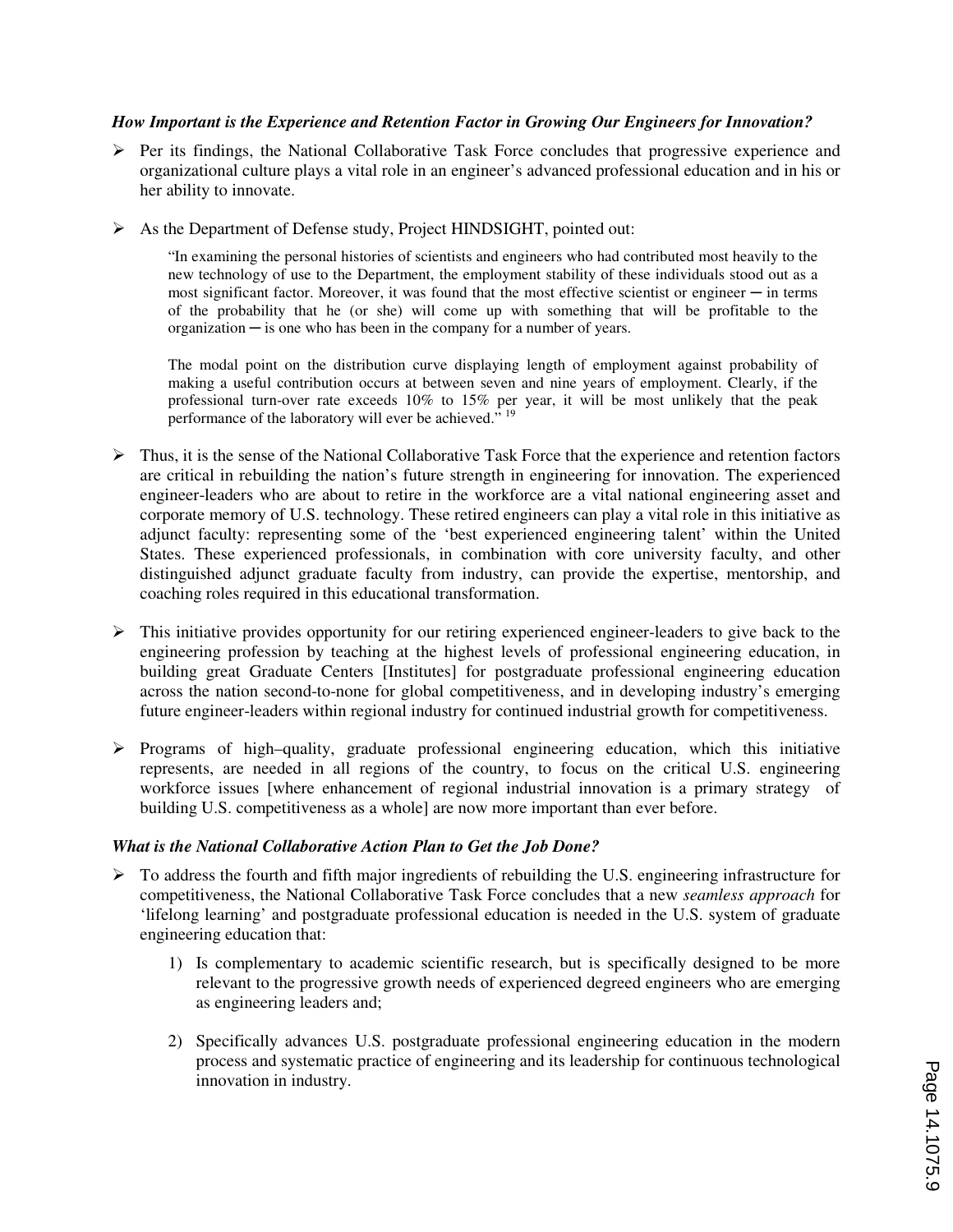- $\triangleright$  To meet the challenge, the National Collaborative Task Force is embarking on a bold initiative, as a National Demonstration Project, that will enable experienced graduates in the U.S. Engineering Workforce in industry to continue their professional graduate education while fully employed, to attain their fullest creative, innovative, and leadership potentials throughout their entire professional careers to enhance their growth as creative professionals in the spirit and intent of the creative profession of engineering and U.S. economic competitiveness.
- $\triangleright$  The new model of postgraduate professional engineering education will be specifically designed as a coherent sequence to match and support the skill-sets required of engineers to grow from:
	- a) Early-career level engineering leadership responsibilities [Project engineering levels I - III]
	- b) Mid-career level engineering leadership responsibilities [Technical program leadership levels IV-VI]
	- c) Senior-career level engineering leadership responsibilities [Technology policy leadership levels VII-IX]
- $\triangleright$  This educational transformation will enable an opportunity for experienced graduate engineers to grow through the professional master of engineering (M.Eng.) and the professional doctor of engineering (D.Eng.) levels of proficiency while the degreed engineer continues his or her full-time employment in industry.
- $\triangleright$  Also emerging from the National Collaborative Task Force analysis is a consensus that the new model must educate experienced graduate engineers in a professional, project-based mode of 'learning by doing,' and engage these working professionals directly in the practice of engineering as emerging leaders with "the ability to think in terms of systems and knowing how to lead systems engineering development." This much needed transformation requires a rethinking and reengineering of the U.S. engineering education system itself.

## *What are the Specific Tasks of the National Demonstration Project?*

- $\triangleright$  The National Demonstration Project will consist of a working coalition of 5 10 forward thinking universities, working in strong partnership with industry, as a critical mass for educational transformation. These universities are noted for their approach to practice-oriented engineering education and outreach for innovation in industry.
- Ø A National Project Office which will serve as a guiding base for systems engineering leadership to stimulate innovation and share best practice for cohesive educational advancement in engineering. The nine progressive responsibility levels and innovation and leadership attributes  $-$  required of engineers from beginning entry level through the chief engineer  $\ell$  vice president level — will serve as the guiding framework for new curricula development for professional master's of engineering and professional doctor of engineering levels of proficiency for working professionals in industry. These more relevant postgraduate professional programs and supporting educational processes will be distinct from, but complimentary to, traditional research-oriented academic graduate education.
- $\triangleright$  Regional graduate centers, established across the country, will enable the engineering workforce in the surrounding areas to further develop the professional abilities, attributes, and skill-sets required of engineers for responsible leadership of technology development and innovation, and simultaneously enabling graduates to develop new innovative technology in industry. The specific project tasks of the National Collaborative initiative will use a systems approach that includes 3 Primary Phases and 10 Specific Tasks to implement the transformation [See Appendix C].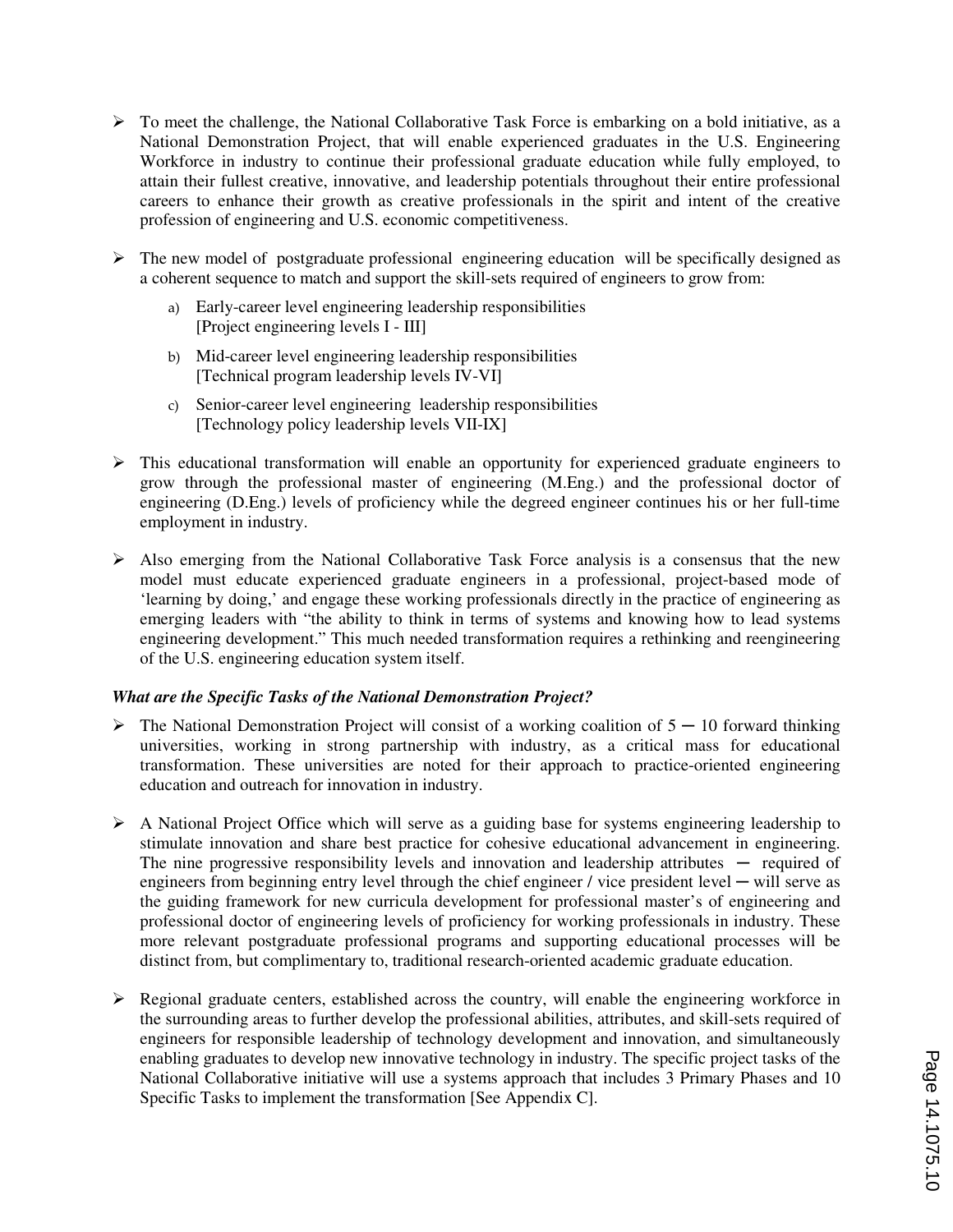## *What is the Market Potential for this Initiative?*

- $\triangleright$  The potential market for this initiative, in terms of graduate level engineering education, is significant. The initiative is specifically intended for those domestic degreed engineers in industry or government service, who practice in the broad spectrum of engineering-leadership functions ─ from new product development, process development, manufacturing, production, systems and operations.
- $\triangleright$  The initiative is intended to develop a minimum of 10% to 20% of the 70,000 newly minted graduate engineers who enter the U.S. engineering workforce each year as well as to continue the postgraduate education of those already in the workforce to the next stages of their professional growth as leaders.
- $\triangleright$  The initiative will focus on postgraduate professional engineering education that supports the modern, systematic process and practice of engineering focusing on systems engineering for technology development and innovation and its responsible leadership at all leadership levels, supporting the progression of growth from Level I $-$ Level IX engineering responsibilities.

## *Do Other Nations Have Similar Initiatives?*

The answer is **Yes**.

- $\triangleright$  Other nations have been working hard to develop their systems of engineering education for innovation, and have not been standing still.
- $\triangleright$  The UK government has invested in extensive programs called TCS at the professional Master of Engineering (M.Eng.) over the past 15 years in strong partnership with industry.
- $\triangleright$  Based upon the success of the professional Master of Engineering programs, the UK government has also invested in establishing high-quality graduate centers for the professional Engineering Doctorate.

## *Have these Initiatives Been Successful in the UK?*

The answer is **Yes**.

- Ø Initially, the UK established 10 Graduate Centers for the professional Engineering Doctorate (Eng.D.) based on recommendations of the Parnaby Report.<sup>19</sup>
- $\triangleright$  Then these programs grew to 20 Graduate Centers offering the professional Engineering Doctorate (Eng.D.).
- $\triangleright$  And now the UK Government will grow 20 more centers this year to raise the total to 40 Graduate Centers offering the professional Engineering Doctorate (Eng.D.) across the UK. <sup>20</sup>
- $\triangleright$  The success of these centers is spreading. Recent UK government reports citing the relevance, returns and good response of these postgraduate programs to stakeholders and industry are extremely impressive.<sup>21</sup>

## *What are the Differences between the Research MSc / PhD and the Professional M.Eng. / D.Eng.?*

 $\triangleright$  Whereas traditional MSc and PhD programs focus on the relatively small group of young graduates who remain at the universities to pursue academic research careers, postgraduate professional M.Eng. and D.Eng. programs focus on the majority of the nation's graduates who enter industry or government service immediately upon graduation and who are pursuing professional careers in engineering practice.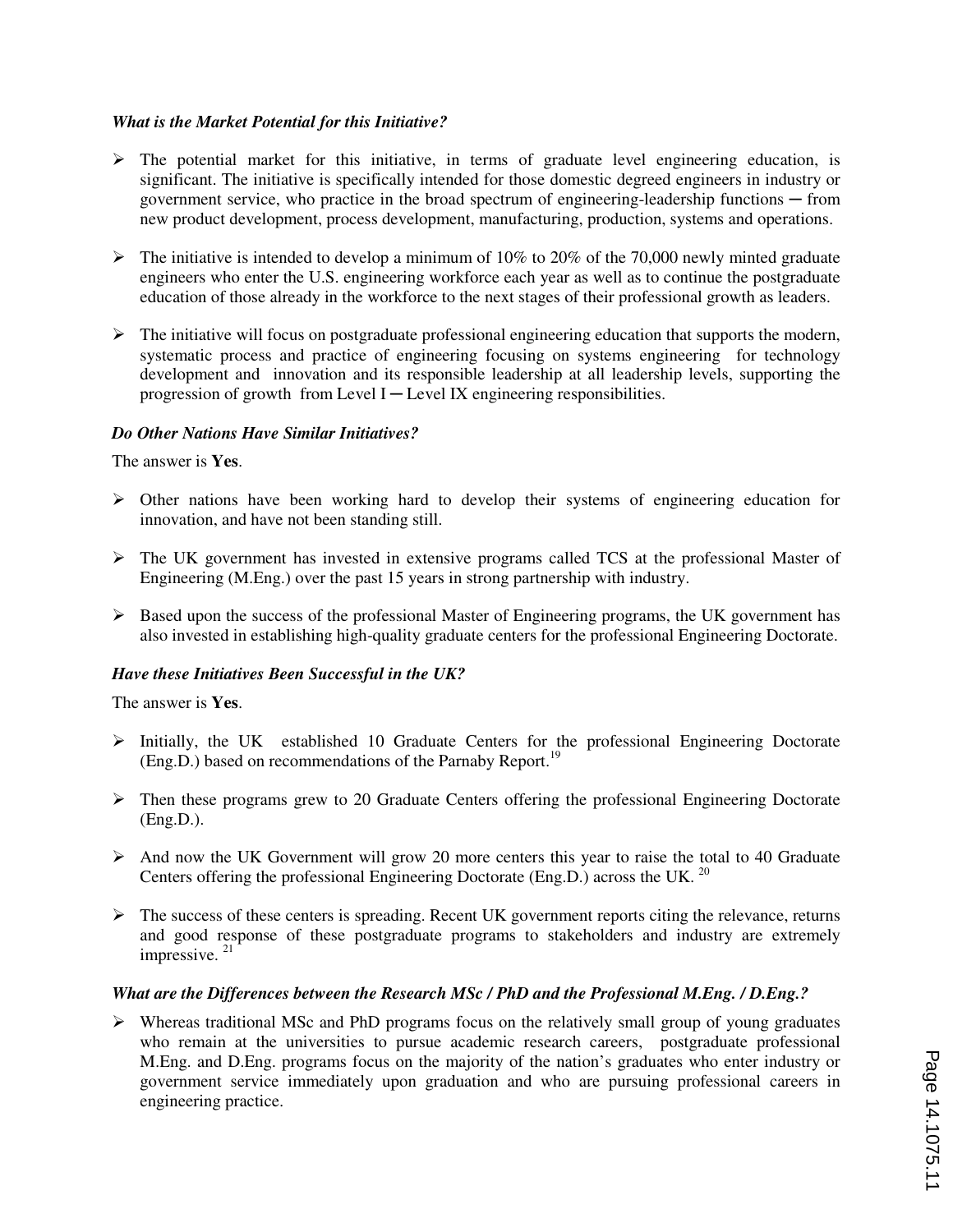- $\triangleright$  Whereas traditional MSc and PhD programs are research-oriented, and are intended to develop the next generation of academic research scientists for scientific 'discovery' purposes at the universities, postgraduate professional M.Eng. and D.Eng programs are practice-oriented, and are intended to develop both the existing and future professional base of the nation's experienced graduate engineers in industry / government service for the deliberate creation, development, and innovation of new, improved, and breakthrough technologies responsive to real-world needs of people and industry.
- $\triangleright$  Whereas traditional MSc and PhD programs focus on the teaching and learning methods for inquirybased learning and the scientific method for discovery, postgraduate professional M.Eng. and D.Eng. programs focus on the teaching and learning methods for project-based, problem centered learning and the engineering method for purposeful technology development and innovation.
- $\triangleright$  Whereas U.S. federal government often funds the tuition and salary of resident domestic graduate students [and foreign nationals] through research grants who are pursuing traditional MSc and PhD programs, America's private industry will pay the tuition and salary of its employed engineers to further their postgraduate professional education through the M.Eng. and D.Eng. programs.
- Ø Whereas the traditional MSc and PhD programs yield academic scientific output in terms of Master's theses and Doctoral dissertations, there is no measurable output in terms of direct technological impact. However, the postgraduate professional M.Eng. and D.Eng. programs yield direct measurable impact in terms of value added worth of \$200,000 per each directed engineering development project to regional industry.

## *What are the Unique Distinctive Differences Between the UK Initiative and the US Initiative?*

- $\triangleright$  Whereas the UK postgraduate professional M.Eng. and Eng.D. initiatives focus on the further education of young inexperienced graduate engineers, who are preparing for careers in industry, the US initiatives focus on the further education of experienced graduate engineers, who are already employed within industry / government service with an already established competency in their technological field.
- $\triangleright$  Whereas the UK government pays for the tuition and salary of the degreed engineer, America's private industry and mission-oriented government service will pay the tuition and salary of the graduate.

## *What is the Start-Up Cost of this Initiative?*

- $\triangleright$  The start-up costs for each Graduate Center is expected to be a modest \$500,000 per center per year.
- $\triangleright$  The returns in terms of tuition revenue and potential engagement partnerships with industry as a result of these centers, will far exceed the start-up cost.
- $\triangleright$  It is expected that over a five year start-up period and initial operations that each center will be self sustaining with the build-up of any needed external funding acquired by using similar financial model(s) that professional law schools employ.

## *What is the Impact of this Initiative to the Nation, Industry, Universities, States and Regions?*

The potential impact of this initiative is exponential to America's industry, locales, regions, and participating universities across the nation. Winning the skills-race in developing our nation's creative 'human capital' in innovative engineering is of major importance to America's future economic growth.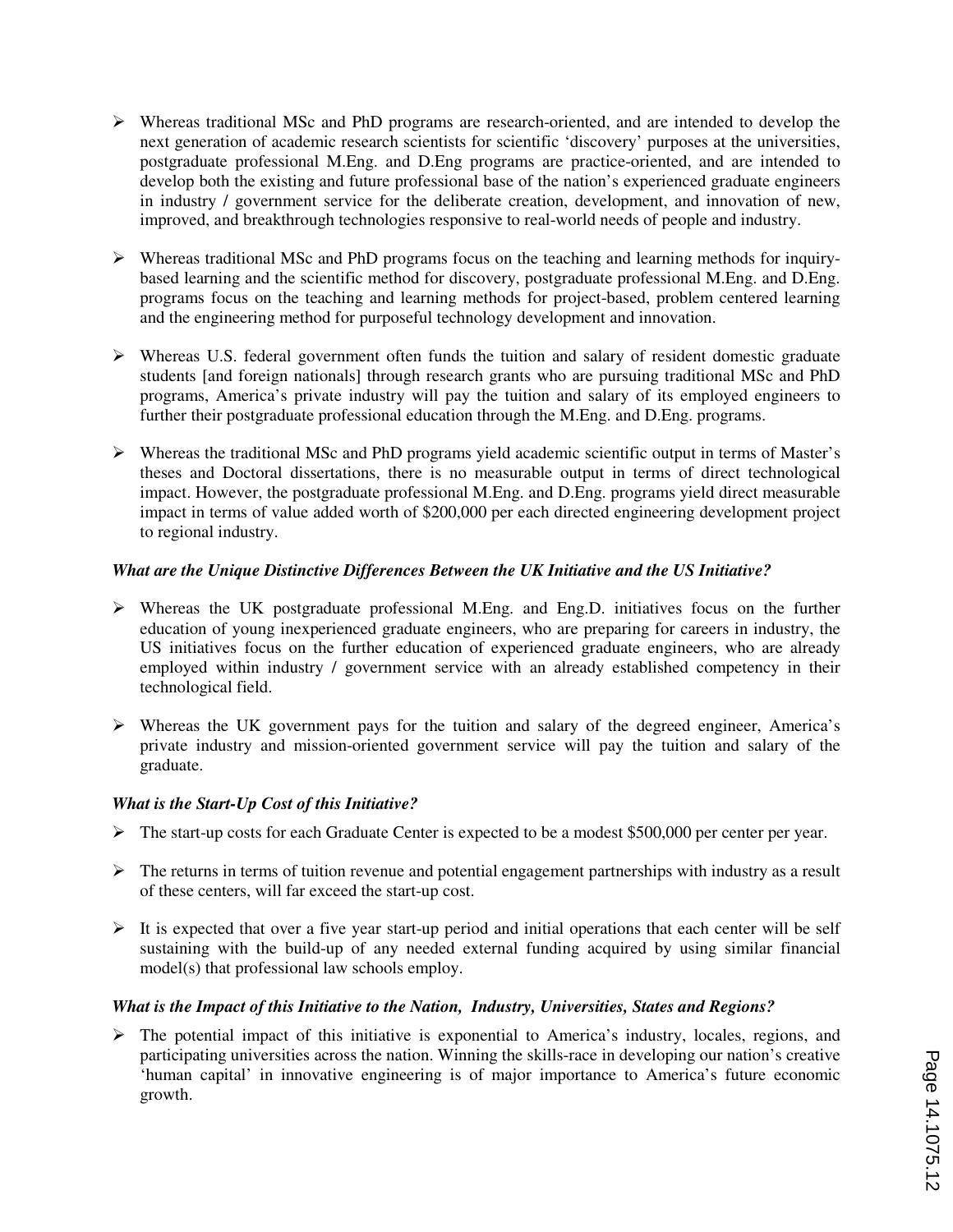- $\triangleright$  Partnering this initiative with the practicing engineering profession in America's industry will stimulate significant regional innovation, new technology developments and economic growth across the country, and ensure that the nation's engineers in America's industry develop the core skills they need to grow from the newly minted degreed engineer's entry-level competencies to the highest levels of engineering leadership responsibility required for world-class technological innovation.
- $\triangleright$  The innovative returns from this unique initiative in developing the potential of our domestic creative human capital in advanced engineering far exceed the modest start-up cost of financial investment per Graduate Center. The Task Force has already demonstrated the expected value added impact to regional industry in stimulation the economy through each graduate's creative and productive innovation project, in creating new and improved technologies or reduction of operating costs, is typically \$200,000. Thus, for a typical Graduate Center educating 100 graduate-practitioners, producing an innovation worth of \$200,000 per project, this amounts to  $100 \times $200,000 = $20$  million return value added impact per the modest start-up investment of \$ .5 million per Graduate Center.

## *What is the Worst Case Scenario If We Do Not Invest In Our Creative U.S. Engineers?*

- $\triangleright$  The worst case scenario if we do *not* make this modest investment in the further professional graduate engineering education of our creative engineering talent is that we will probably sustain the status quo and *not* reverse the steady decline of U.S. innovative competitiveness through continued neglect of America's primary engineering resource for innovation to grow to their fullest creative, innovative, and leadership engineering potentials in industry to compete.
- $\triangleright$  In these trouble economic times, if we don't invest in the development of our creative engineers who have the potential to bring about a better economic future through purposeful creative engineering and technological change, then the consequences are predictable  $$ 
	- we will continue to lose our technological competitiveness and companies will continue to fail;
	- we will *not* regain our technological leadership in the global economy; *nor* will we grow our nation's graduate engineers who can create, develop, and innovate the future technologies that people call for in the spectrum of technologies from energy, transportation, aerospace, medical  $\ldots$  to technologies yet dreamed of that should be key engineering challenges of the  $21<sup>st</sup>$  century.

## **3. Recommendations and Next Steps ─**

## *Can the National Collaborative Implement this Much Needed Transformation Across the Nation?*

The answer is **Yes**.

- $\triangleright$  Other nations are **not** standing still nor waiting for America to invest in our Science and Engineering infrastructure. These competitor nations have already been investing in their people for quite some time now. The results of their forward thinking are now showing up in their regained engineering strength for innovation.
- $\triangleright$  Thus, the question is ... will we, as a nation, choose to continue to lead the world in advanced engineering for technological innovation for economic prosperity and national security purposes or will we continue to decline?  $-$  The choice is ours.
- $\triangleright$  The human resources are at hand within regional industry and within regional universities in every state and region across the country; the cause of the National Collaborative is right-on-target; and the projected impact is significant.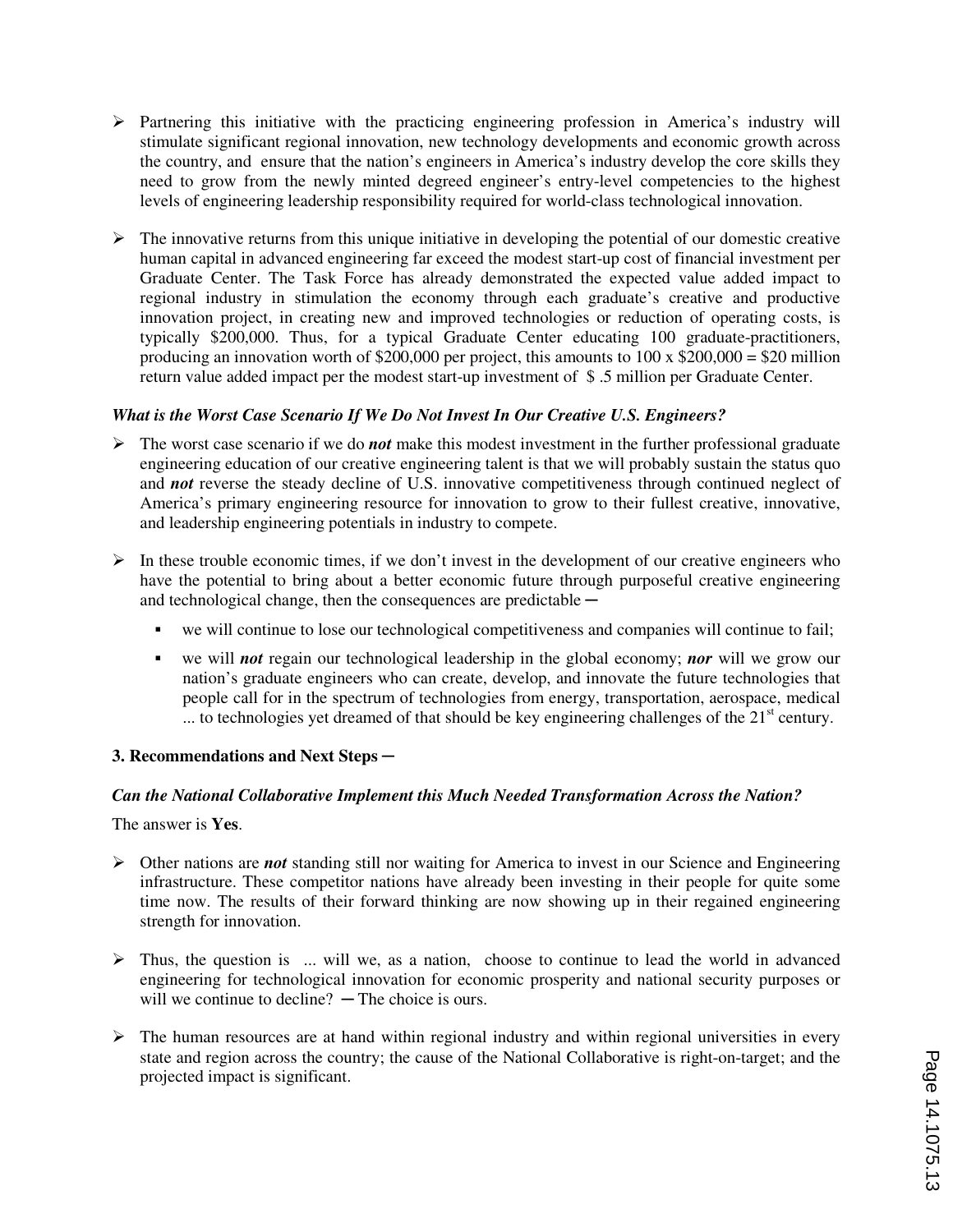- $\triangleright$  The National Collaborative has demonstrated the passion, commitment and educational leadership to bring this major national initiative in professional engineering graduate education about. However, the National Collaborative can not do the job alone or without sufficient federal funding to implement the concept. The National Collaborative has gained widespread support, based on the impact that will be felt in every state from enhancing the innovative capacity of the regional industrial workforce. It's a 'win-win' situation, where industry grows, regional universities grow, our nation's degreed engineers grow to their full potential and the United States grows.
- $\triangleright$  Given the critical challenges facing our nation, this initiative is more important now in the current economic downturn than ever before to create jobs and to enable the nations' engineers in industry to compete in the global market for economic growth and sustain national security through innovative engineering. In many ways, the transformative effects of the National Collaborative initiative will parallel or equal returns from investment in science for basic research during the last decades. These returns are measurable and directly affect the U.S. economy and our ability to compete as a nation.
- $\triangleright$  We now are at a crisis and at a 'tipping point' when America must decide to innovate and invest in revitalizing our creative talent in engineering in industry to regain our competitive edge for engineering innovation. As the New York Times reports, "The competitive edge of the United States economy has eroded sharply over the last decade, according to a new study" from the Information Technology and Innovation Foundation which "found that the United States ranked sixth among 40 countries and regions, based on 16 indicators of innovation and competitiveness[February 25, 2009 Steve Lohr]." $^{22}$
- Ø America must regain its competitive edge. As President Obama has often said, our future international prosperity will depend on the United States becoming an "innovation economy [Lohr]." Although investment in specific technologies through the economic recovery package will have a vital positive impact to the nation's future, educational investment in the broader human resource development of the nation's engineers — who primarily bring forth new technology developments and innovations across all regions and industries of the nation  $-$  will have an arguably even greater positive multiplying national impact on the whole for our future competitive edge in innovation in all U.S. technology as a national resource.
- Ø No longer can we afford to ponder the question … *We must invest in our engineering infrastructure for innovation and better improve the graduate professional educational infrastructure that supports this vital national resource.* As Charles F. Kettering, one of America's greatest engineers in industry often remarked in building America's competitive edge for innovation … "Look to the future  $-$  for that is where we will spend the rest of our lives."<sup>23</sup>
- $\triangleright$  Today, in troubled times. We must look to the future. And the time to invest in America's engineering strength is now. The U.S. engineering profession should become and serve as an example of leadership for innovation in the world … thinking globally, innovating locally in every region across the United States. Failure of America *not* to invest in rebuilding our engineering strength for innovation is not an option.
- $\triangleright$  The stakes are too high for our future economic growth and for our national security not to invest in the National Collaborative initiative. All it takes is a critical mass of those industrial and government leaders in the United States who understand that engineering is a process for innovation, and who *will*  determine that this initiative must be done with their fervent support and adequate resources in the national interest. The National Collaborative initiative is educationally sound, cost-effective and attainable that will yield far reaching and multiplying effects to improve our U.S. competitive advantage and economic prosperity through investment in our people for years to come.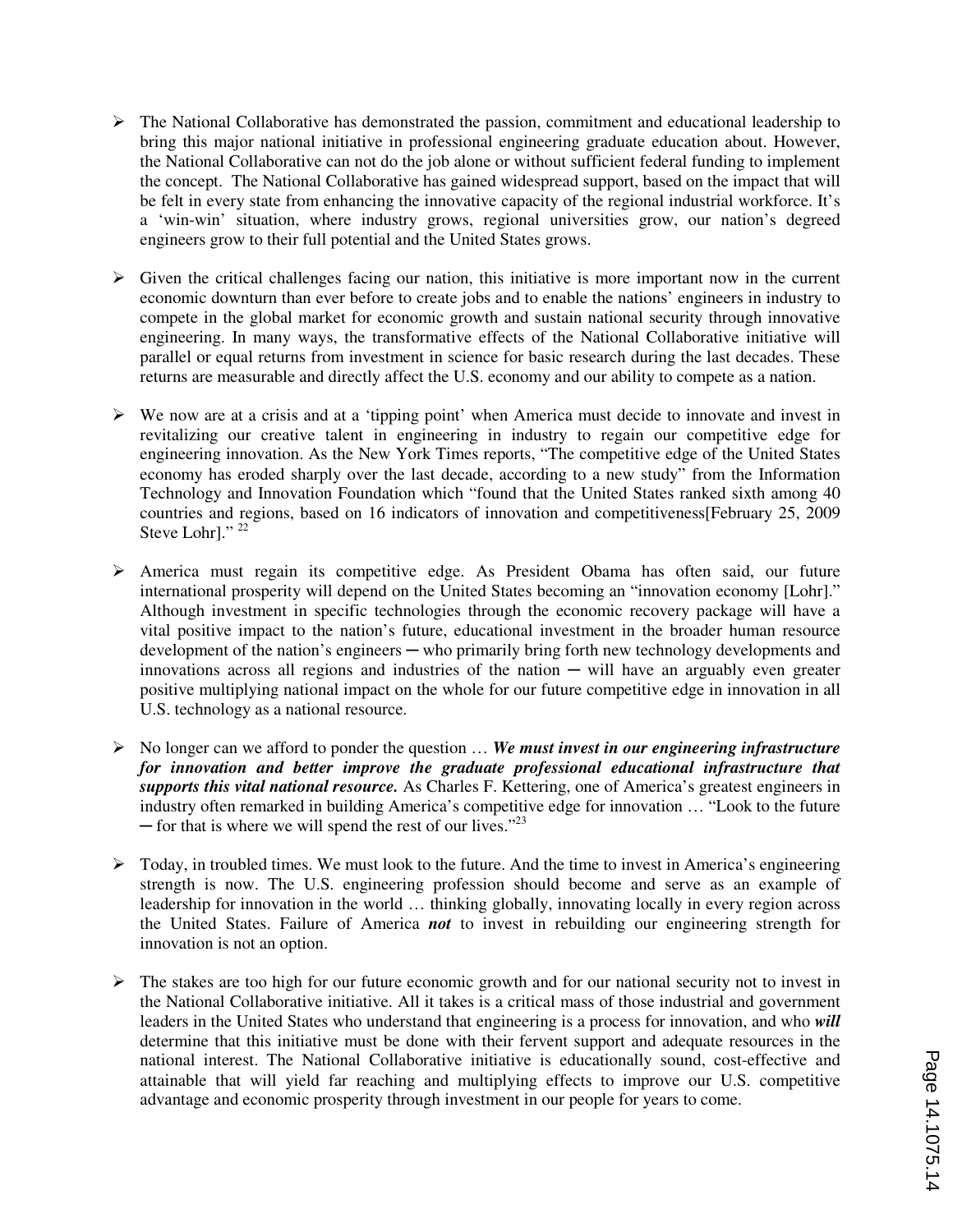#### **References**

- 1. Council on Competitiveness, *Innovate America*, 2005.
- 2. *Rising Above the Gathering Storm: Energizing and Employing America for a Brighter Economic Future,*  National Academy Press, 2006.
- 3. National Academy of Engineering, Educating *the Engineer of 2020: Phase II Report,* 2005.
- 4. American Society of Civil Engineers (ASCE) website, 2009.
- 5. National Society of Professional Engineers (NSPE) website, 2009.
- 6. Gregory, S.A., Edited, *Creativity and Innovation in Engineering,* Butterworth, 1972.
- 7. Bush, V., *Science: The Endless Frontier,* 1945.
- 8. Sanders, R., Brown, F.R., *Science and Technology: Vital National Assets,* Industrial College of the Armed Forces, 1966.
- 9. National Academy of Engineering, *Educating the Engineer of 2020: Phase I Report,* 2004.
- 10. Walker, E.A., *Teaching Research Isn't Teaching Engineering,* ASEE, 1969.
- 11. Ibid.
- 12. Ramo, S., *The Systems Approach,* Cure for Chaos, McKay, 1969.
- 13. *Final Report, Project Hindsight,* Director of Defense Engineering, Department of Defense, 1967.
- 14. National Academy of Engineering, *Technically Speaking,* 2002.
- 15. Freedman, G., *The Pursuit of Innovation: Managing the People and Processes that Turn New Ideas Into Profits,* Beard, 2005.
- 16. Ibid.
- 17. Hill, C., *The Post-Scientific Society,* Issues in Science and Technology, National Academies, Fall 2007.
- 18. Morita, A., *Made In Japan,* Dutton, 1986.
- 19. UK Parnaby Report, 1992.
- 20. Engineering and Physical Sciences Research Council (ESPRC), Website.
- 21. Engineering and Physical Sciences Research Council (ESPRC), *Report of a Review of the EPSRC Engineering Doctorate Centers,* UK-Engineering and Physical Sciences Research Council (ESPRC), March 2007.
- 22. ASEE First Bell Newsletter, *US Economy Losing Competitive Edge, Study Finds,* February 25, 2009.
- 23. Boyd, T.A., *Prophet of Progress,* Dutton, 1961.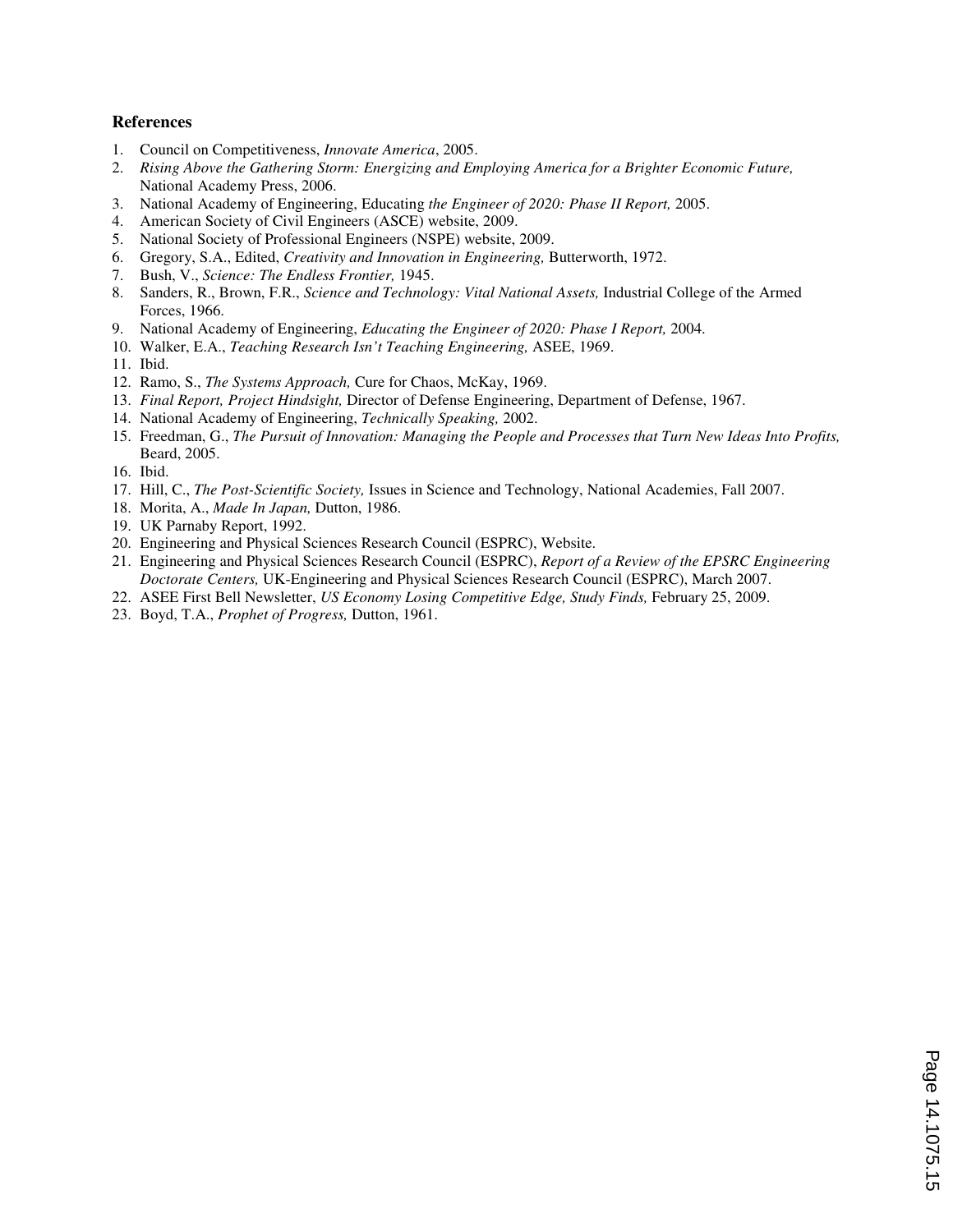# Appendix: A

## Stages of Professional Maturation, Autonomy, and Responsibilities in Engineering Practice for Responsible Technology Leadership

\_\_\_\_\_\_\_\_\_\_\_\_\_\_\_\_\_\_\_\_\_\_\_\_\_\_\_\_\_\_\_\_\_\_\_\_\_\_\_\_\_\_\_\_\_\_\_\_\_\_\_\_\_\_\_\_\_\_\_\_\_\_\_\_\_\_\_\_\_\_\_\_\_\_\_\_\_\_\_\_\_\_\_\_\_

## **Stages of Growth Typical Responsibilities-Autonomy-Judgment** ENGINEER IX An engineer-leader at this level is in responsible charge of programs so extensive and complex as to require staff and resources of sizeable magnitude to meet the overall engineering objectives of the organization. ENGINEER VIII An engineer-leader at this level demonstrates a high degree of creativity, foresight, and mature judgment in planning, organizing, and guiding extensive engineering programs and activities of outstanding novelty and importance. Is responsible for deciding the kind and extent of engineering and related programs needed for accomplishing the objectives of the organization. ENGINEER VII In a leadership capacity, is responsible for an important segment of the engineering program of an organization with extensive and diversified engineering requirements. The overall engineering program contains critical problems, the solutions of which require major technological advances and opens the way for extensive related development. ENGINEER VI In a leadership capacity, plans, develops, coordinates, and directs a number of large and important projects or a project of major scope and importance. Or, as a senior engineer, conceives, plans, and conducts development in problem areas of considerable scope and complexity. The problems are difficult to define and unprecedented. This involves exploration of subject area, definition of scope, and selection of important problems for development. ENGINEER V In a leadership capacity, plans, develops, coordinates, and directs a large and important project or a number of small projects with many complex features. Or, as an individual principal engineer, carries out complex or novel assignments requiring the development of new or improved techniques and procedures. Work is expected to result in the development of new or refined equipment, materials, processes, or products. Technical judgment, knowledge, and expertise for this level usually result from progressive experience. ENGINEER IV Plans, schedules, conducts, or coordinates detailed phases of engineering work in part of a major project or in a total project of moderate scope. A fully competent engineer in all conventional aspects of the subject matter of the functional areas of assignments. Devises new approaches to problems encountered. Independently performs most assignments requiring technical judgment. ENGINEER III Performs work that involves conventional types of plans, investigations, or equipment with relatively few complex features for which there are precedents. Requires knowledge of principles and techniques commonly employed in the specific narrow areas of assignments. ENGINEER I/II Requires knowledge and application of known laws and data. Using prescribed methods, (Entry Level Engineer) applies standard practices/techniques under direction of an experienced Engineer.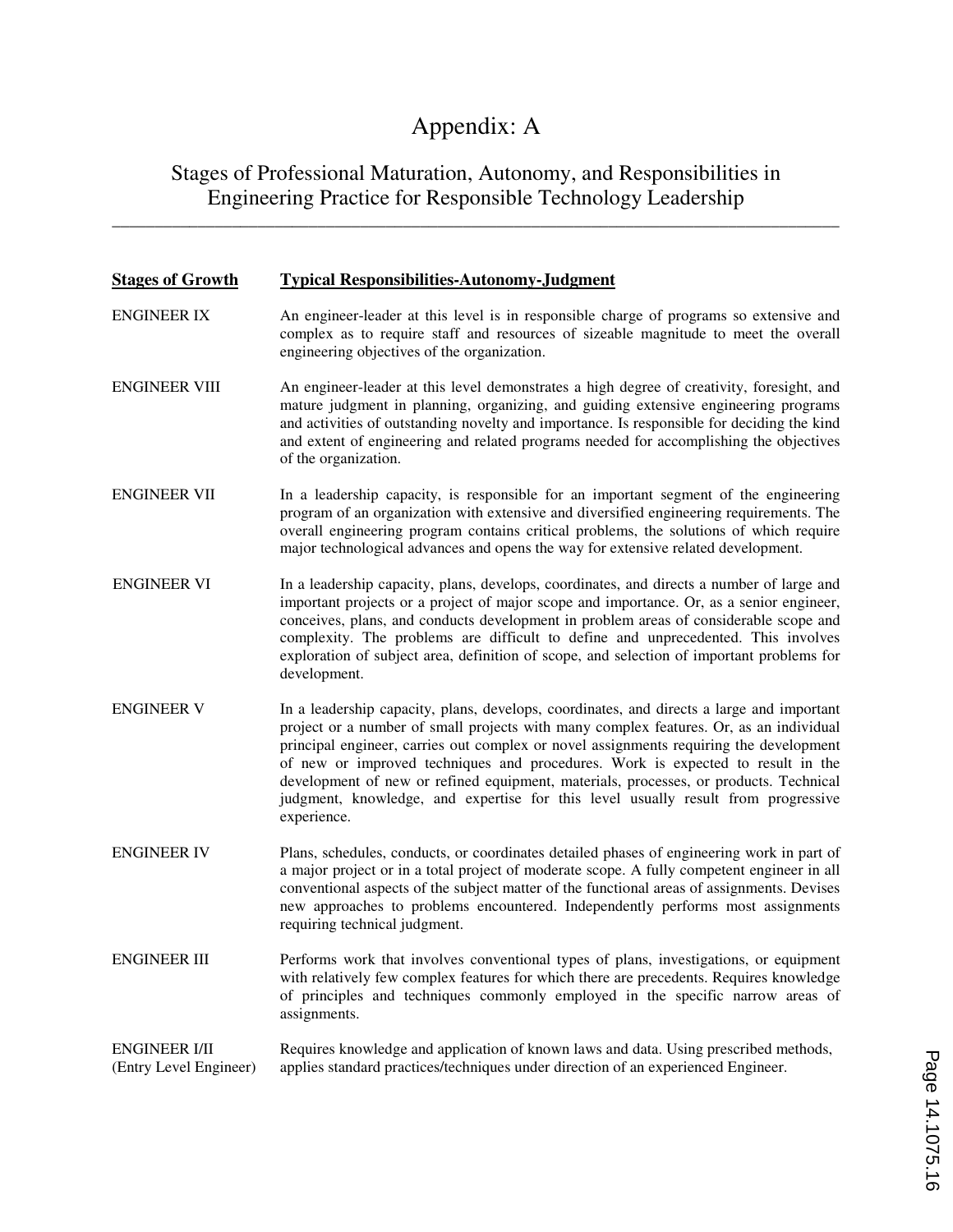## Appendix B

## The Modern Paradigm of the Practice of Engineering for Creative Technology Development and Innovation Responsive to Real-World Needs of Industry and Society

\_\_\_\_\_\_\_\_\_\_\_\_\_\_\_\_\_\_\_\_\_\_\_\_\_\_\_\_\_\_\_\_\_\_\_\_\_\_\_\_\_\_\_\_\_\_\_\_\_\_\_\_\_\_\_\_\_\_\_\_\_\_\_\_\_\_\_\_\_\_\_\_\_\_\_\_\_\_\_\_\_\_\_\_\_

# Needs  $\Rightarrow$  Engineering  $\Rightarrow$  Technology ↓↑

Directed Basic Scientific Research to gain a better understanding of natural phenomena when needed or anticipated during the technology development project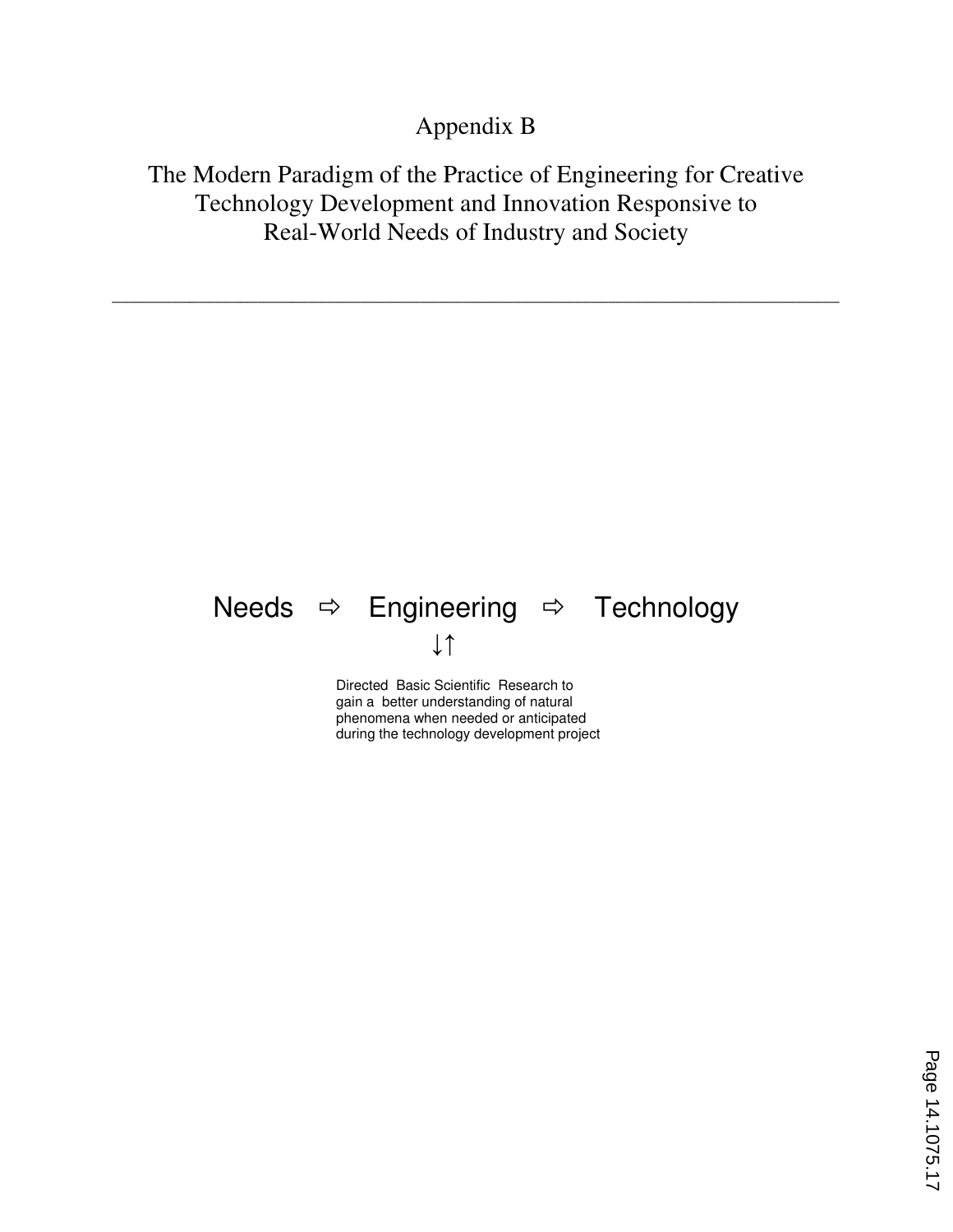## Appendix C

## Action Plan for the National Demonstration Project to Transform Postgraduate Professional Engineering Education for Innovative Engineering Practice in Industry

\_\_\_\_\_\_\_\_\_\_\_\_\_\_\_\_\_\_\_\_\_\_\_\_\_\_\_\_\_\_\_\_\_\_\_\_\_\_\_\_\_\_\_\_\_\_\_\_\_\_\_\_\_\_\_\_\_\_\_\_\_\_\_\_\_\_\_\_\_\_\_\_\_\_\_\_\_\_\_\_\_\_\_\_\_

#### **PHASE I: Definition Phase**

**Task #1: Define Progressive Growth Levels of Engineering Beyond Entry [I – IX]**  Assess the progressive stages of growth and levels of increasing responsibility in the practice of engineering for leadership of responsible technology development and innovation in industry [See Appendix A]

#### **Task #2: Identify Core Progressive Skill-Sets in Engineering for all Levels**

Identify the professional skill-sets, experience factor, and knowledge required at all growth levels for engineering-leadership of technology development and innovation

- a) Early-career Level I III Engineer
- b) Mid-career Level IV–VI Engineer
- c) Senior-career Level VII–IX Engineer
- **Task #3: Integrative Framework of Professional Graduate Education and Practice** Define a coherent and integrative framework of high-quality, postgraduate professional engineering education that is combined with the graduate's ongoing practice of engineering for creative technology development and innovation in industry leading to:
	- a) The professional Master of Engineering (M.Eng.) at Level III Engineer
	- b) The professional Doctor of Engineering (D.Eng.) at Level VI Engineer

#### **PHASE II: Curricular Development Phase**

#### **Task #4: Define and Align Professional Curricula to Support Progressive Skill-Sets**  Define and align relevant professional curricula that match and support the progressive skill-sets, required of graduate engineers for engineering leadership of technology development and innovation from:

- a) Early-career Level  $I III$  Engineer
- b) Mid-career Level IV –VI Engineer
- c) Senior-career Level VII IX Engineer

#### **Task #5: Professional Course and Module Development**

Develop core professional course materials, modules, seminars, independent studies, and provision for electives required to support coherent postgraduate professional engineering programs through:

- a) The professional Master of Engineering (M.Eng.) at Level III Engineer
- b) The professional Doctor of Engineering (D.Eng.) at Level VI Engineer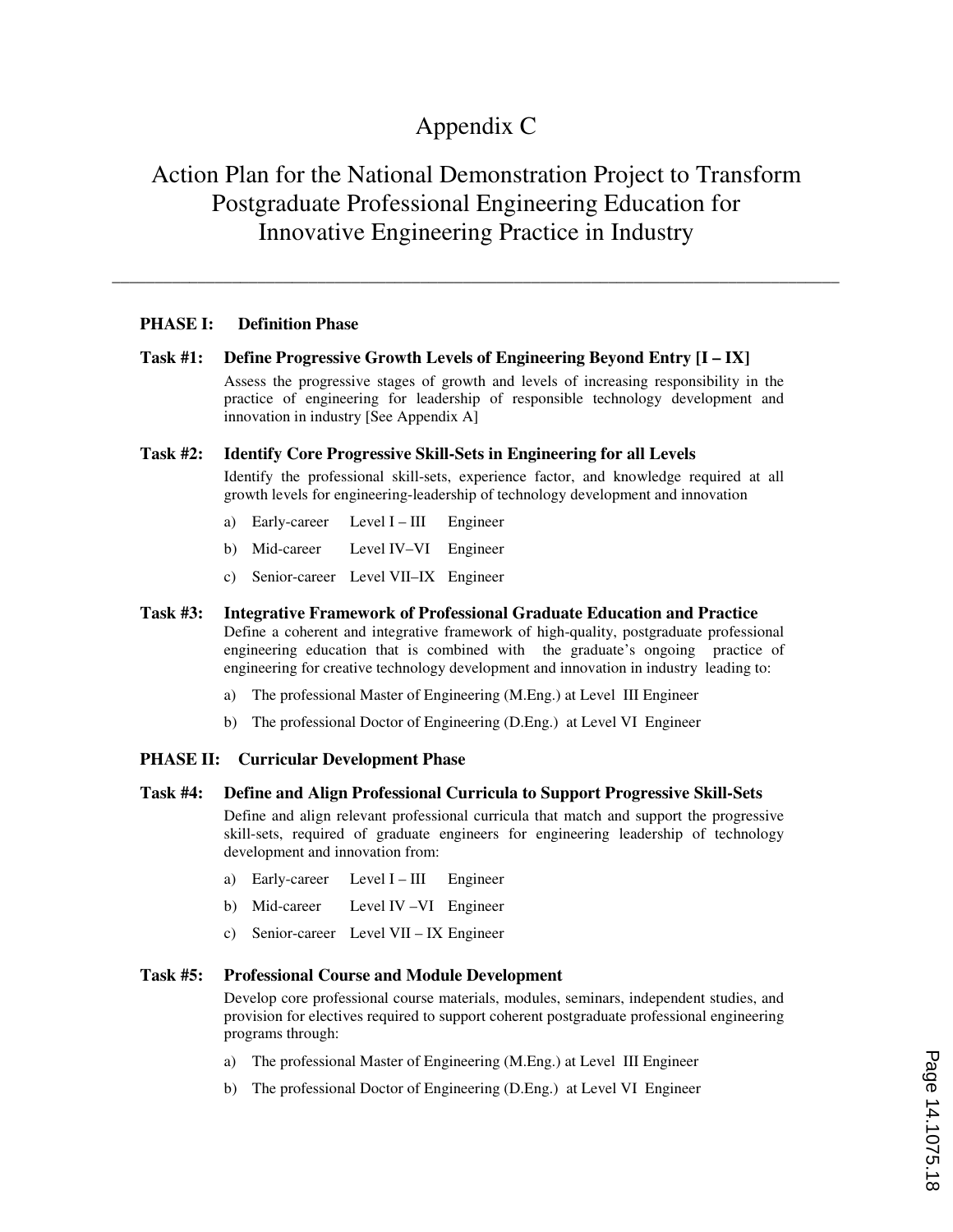#### **PHASE III: Organizational Development Phase**

#### **Task #6: Faculty Recruitment and Development**

a) Recruit Distinguished Experienced Faculty

Identify and recruit a core cadre of experienced faculty from within the university combined with a core cadre of experienced, distinguished adjunct faculty from regional industry or government service who are capable to teach and help other experienced graduates learn in this mode of postgraduate professional education

b) Develop Faculty

Develop faculty through teaching workshops focused on attributes that enable experienced practicing professionals to further learn, grow, and develop to the next levels of excellence in practice [Conrad and Haworth]

#### **Task #7: Recruitment of Graduate Practitioner Students in Industry**

Recruit qualified, experienced degreed engineers within regional industry and government service who are qualified, capable, and want to continue their professional growth in the practice of engineering for responsible leadership of effective technology development and innovation relevant to their organization's or societal needs

#### **PHASE IV: Implementation Phase**

#### **Task #8: Establish Regional Graduate Centers**

Establish 5 – 10 high-quality Graduate Centers (Institutes) of Advanced Studies for Engineering Leadership of Technology Innovation in different states across the nation

#### **Task #9: Roll-Out and Start-Up Operations**

Roll-out and start-up operations of new high-quality programs of professional graduate engineering education in partnership with regional industry for pilot demonstration and replication across the United States

#### **Task #10: Continuous Improvement and Replication**

Define mechanism to continuously assess needs of degreed engineers within regional industry to develop a relevant dynamic professional curriculum for sustainable growth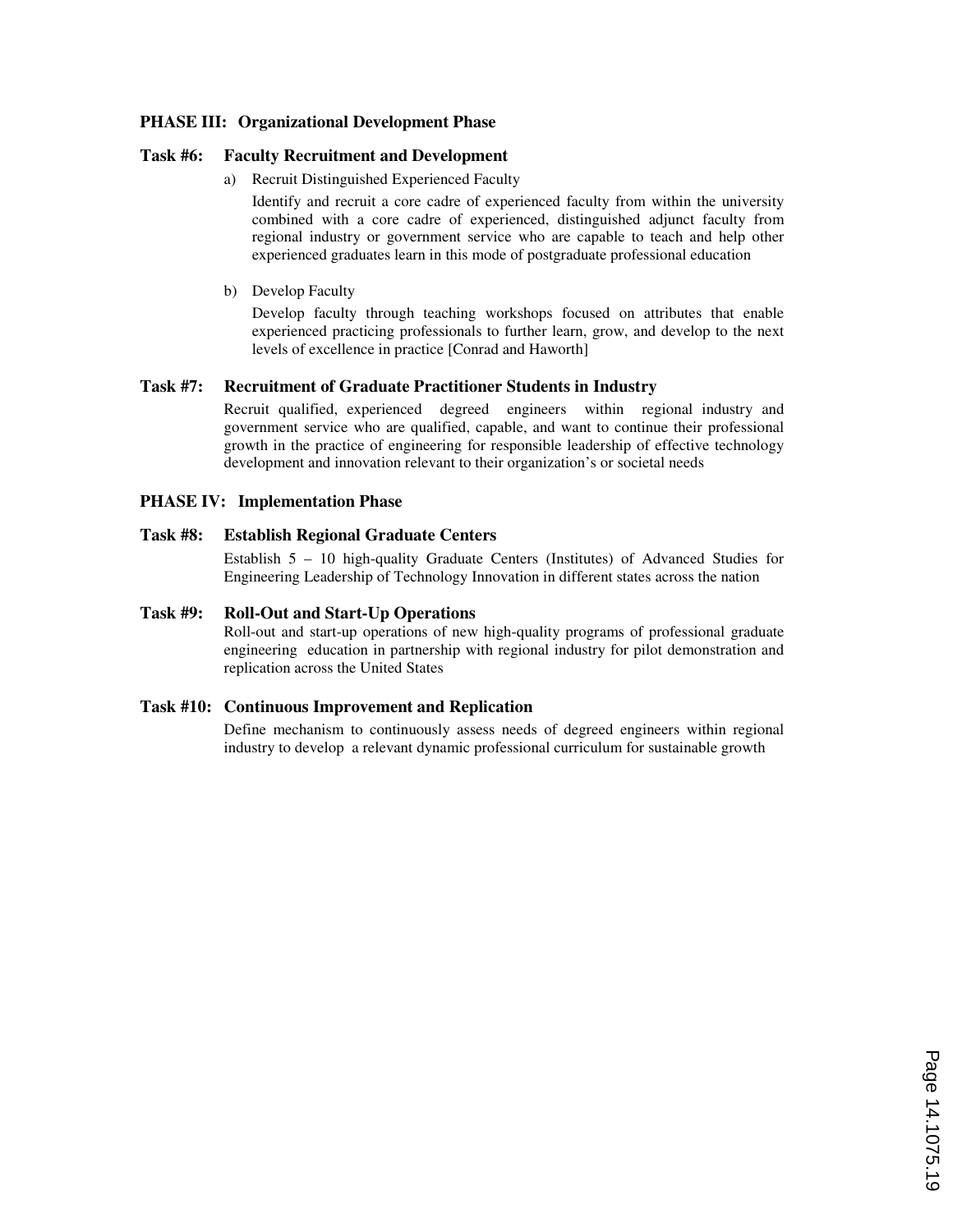## Appendix D

Comparison of Integrative Framework for the Professional Master's of Engineering and the Professional Doctor of Engineering

\_\_\_\_\_\_\_\_\_\_\_\_\_\_\_\_\_\_\_\_\_\_\_\_\_\_\_\_\_\_\_\_\_\_\_\_\_\_\_\_\_\_\_\_\_\_\_\_\_\_\_\_\_\_\_\_\_\_\_\_\_\_\_\_\_\_\_\_\_\_\_\_\_\_\_\_\_\_\_\_\_\_\_\_\_

**Professional Master of Engineering ─ For Creative Engineering Practice and Leadership Level III Engineer – Skill-Sets / Outcomes** 

**Focus: Professional Development of Emerging Engineer-Leaders in Industry For Creative Technology Development and Innovation at Project Engineering Leadership Level** 

## q **Curricular Components Integrative with Creative Engineering Practice**

#### **Core Professional Courses: 18 Credit Hrs.**

Emphasis on the professional dimensions, knowledge, and critical skill-sets required in engineering practice (at Level III Engineer) for engineering leadership, professional responsibility, and creative problem solving at project engineering level for technology development and innovation in industry / government service. (Six Professional Courses)

#### **Professional Electives: 6 Credit Hrs.**

Emphasis on flexibility in tailoring program electives to be relevant to the participant's field of technology/or other professional needs to be selected by the participant with approval of oversight committee; including self-directed learning and independent study in special topics, as well as formal courses/modules. (Two Elective Courses)

#### **Directed Technology 6 Credit Hrs. Development Project:**

Emphasis on gaining real-world experience in creative problem-solving through project-based (problemcentered learning) focusing on innovation through a quality tangible experience of meaningful significance that is directly relevant to the technology development and innovation needs of the participant's sponsoring industry. This work should represent innovative development at the project engineering leadership level wherein the graduate participant is in responsible charge (Level III Engineer).

**Professional Doctor of Engineering ─ For Creative Engineering Practice and Leadership Level VI Engineer - Skill-Sets / Outcomes** 

**Focus: Professional Development of Experienced Engineer-Leaders in Industry For Creative Technology Development and Innovation at Program and Policy Leadership Levels** 

## q **Curricular Components Integrative with Creative Engineering Practice**

**Core Professional Courses 12 Credit Hrs.**  Emphasis on the professional dimensions, knowledge, and critical skill-sets required in engineering practice (at Level VI Engineer) for engineering leadership,

professional responsibility, and creative problem solving at program and policy levels for technology development and innovation in industry/government service. (Four Professional Courses)

## **Professional Electives** 6 Credit Hrs.

Emphasis on flexibility in tailoring the program electives to be relevant to the participant's field of technology or other professional needs to be selected by the participant with approval of oversight committee; including self-directed learning and independent study in special topics, as well as formal courses/modules. (Two Elective Courses)

#### **Directed Technology 12 Credit Hrs. Development Project:**

Emphasis on gaining real-world experience in creative problem-solving through project-based (problemcentered learning) focusing on innovation through a quality tangible experience of meaningful significance that is directly relevant to the technology development and innovation needs of the participant's sponsoring industry. This work should represent significant innovative development at program / policy levels wherein the graduate participant is in responsible charge at (Level VI Engineer).

 $\overline{\phantom{a}}$  , and the contract of the contract of the contract of the contract of the contract of the contract of the contract of the contract of the contract of the contract of the contract of the contract of the contrac

**Total 30 Credit Hrs.**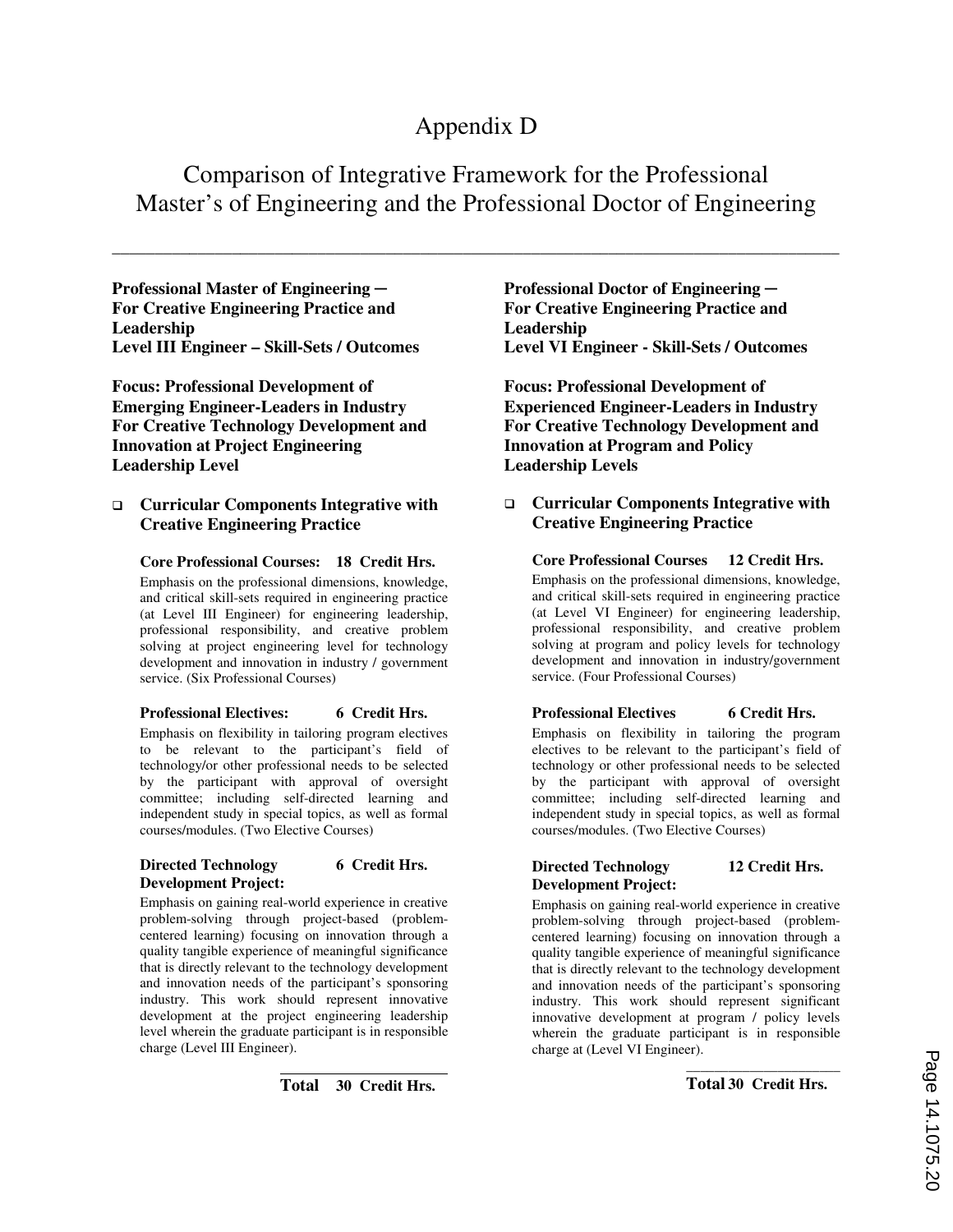#### **Professional Master of Engineering (cont'd)**

#### q **Professional Maturation Components**

- § **Residency Component**  Full-time employment in engineering practice in industry/government service
- § **Progressive Experience Component Beyond Entry-Level**  Minimum of 2 to 5 years of progressive experience beyond entry-level in engineering practice
- § **Technical Competency Component** Demonstrated growth from novice to competent professional in a specific technological field

# **Q Admission Requirements to Program**<br>**Graduate of ABET program** in engineering;

Graduate of ABET program Minimum of at least 6 months beyond entry-level experience in engineering practice; Level II Engineer; plus strong letters of recommendation from the graduate participant's sponsor; or from distinguished practicing professionals in engineering; and the FE when appropriate

#### **Professional Doctor of Engineering (cont'd)**

#### q **Professional Maturation Components**

- § **Residency Component**  Full-time employment in engineering practice in industry/government service
- § **Progressive Experience Component Beyond Entry-Level**  Minimum of 6 to 10 years of progressive experience beyond entry-level in engineering practice
- § **Technical Competency Component** Demonstrated growth from competent professional to expert in a technological field

#### q **Admission Requirements to Program**

Holder of the professional Master of Engineering (M.Eng.) degree or equivalent; six years of progressive experience in engineering practice beyond entry-level; Level IV Engineer; plus strong letters of recommendation from the graduate participant's sponsor; or from distinguished practicing professionals in engineering; and the PE when appropriate.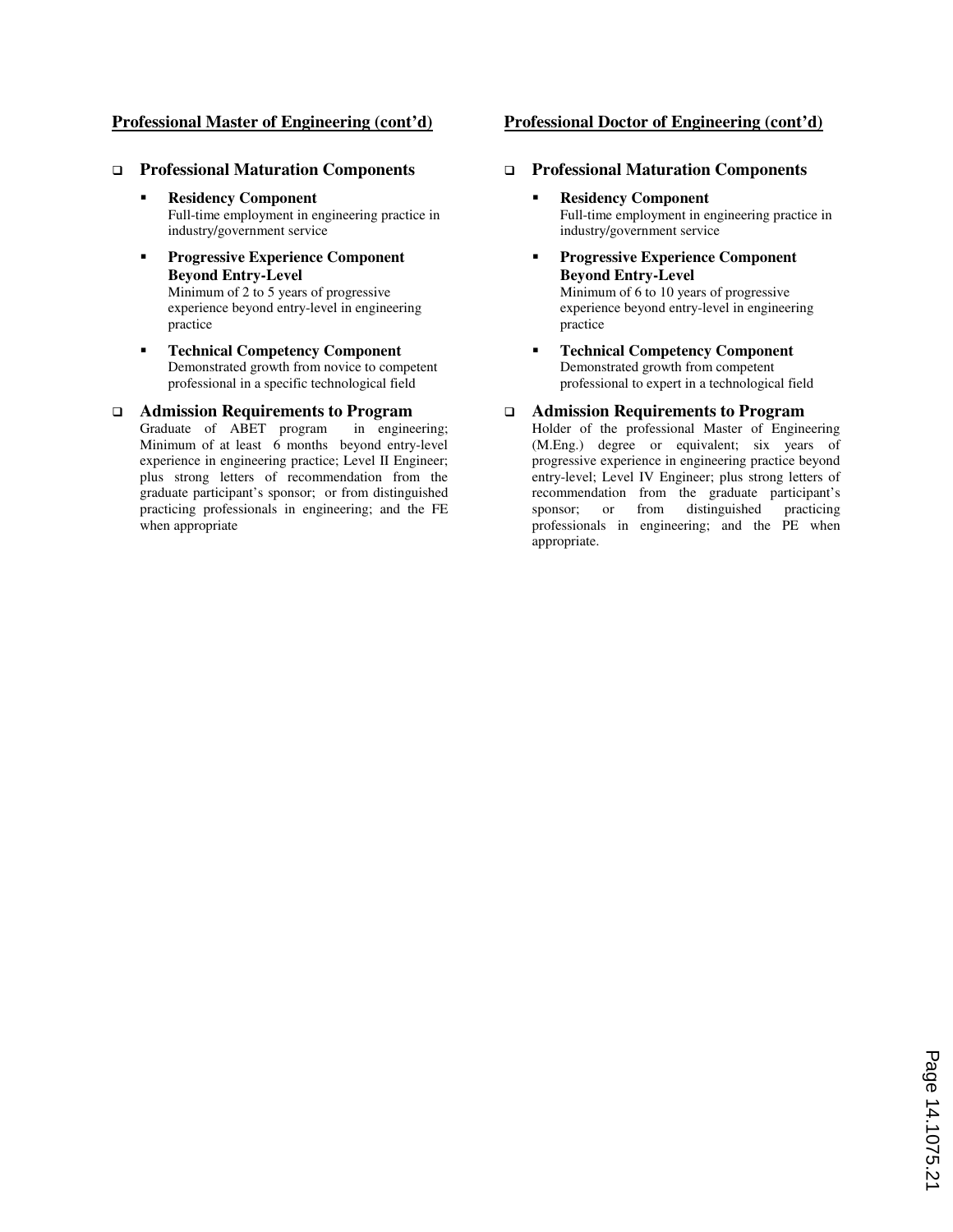## Appendix E

## Core Knowledge, Attributes, and Critical Skill-Sets Required in the Practice of Engineering for Leadership of Technology Development And Innovation in Industry and Government Service

\_\_\_\_\_\_\_\_\_\_\_\_\_\_\_\_\_\_\_\_\_\_\_\_\_\_\_\_\_\_\_\_\_\_\_\_\_\_\_\_\_\_\_\_\_\_\_\_\_\_\_\_\_\_\_\_\_\_\_\_\_\_\_\_\_\_\_\_\_\_\_\_\_\_\_\_\_\_\_\_\_\_\_\_\_

## **First Levels ─ Technology Leadership**

**Early Career Development [Levels I thru III Engineer]** 

## **Project Levels**

## **Project Engineer Levels Position Titles:**

- □ Engineer III Project Engineer
- $\Box$  Engineer II Design Engineer, Development Engineer, Manufacturing Engineer, Process Engineer
- □ Engineer I Entry Level

## **□ Core Characteristics ─**

Degreed Engineers, at the first levels of technology leadership, grow from entry-level novice to fully competent experienced engineers:

- Performing non-routine assignments, assuming greater responsibility at project levels
- Growing in-depth competency of company knowledge relevant to projects, products, processes or operations technology
- Gaining real-world experience in the practice of engineering and use of the engineering method for:
	- Ø Creative problem-solving for generating effective solutions to open-ended practical problems
	- $\triangleright$  Continuous incremental improvement, development and innovation of components within a subsystem or project technology

**Mid Levels ─ Technology Leadership** 

**Mid-Career Development [Levels IV thru VI Engineer]** 

## **Program/Systems Levels**

#### **Senior Engineer Levels Position Titles:**

- □ Engineer VI Functional Area Manager
- □ Engineer V Senior Engineer Principal Engineer, Project Leader, Group Leader
- □ Engineer IV Senior Project Engineer, Process Engineer

#### **□ Core Characteristics ─**

Degreed Engineers, at the mid levels of technology leadership, grow from fully competent engineer to fully competent engineer-leader for a functional technological area/program/system in responsible charge for:

- Gaining in depth expertise in needs-finding and planning, organizing, leading original development and innovation of large-scale complex projects / programs / systems within functional areas
- Growing in depth and breadth of company knowledge of complex programs and systems technology
- Gaining in depth competency in leading effective teams for collaborative creativity and innovation
- Gaining in depth competency in leading and 'championing' needsdriven technological change and innovation

## **Top Levels Corporate ─ Technology Leadership**

**Senior Career Development [Levels VII thru IX Engineer]**

## **Corporate Policy Levels**

## **Executive Engineer Levels Position Titles:**

- □ Engineer IXVice President of Engineering and Technology
- □ Engineer VIII Director of Engineering
- □ Engineer VII Department Division Manager

## **□ Core Characteristics ─**

Degreed Engineers, at the senior levels of technology leadership, grow from fully competent engineer-leader for a functional program / system area to executive engineer-leader with broad skills in responsible charge for:

- Building an overall corporate organization of trust and engineering purpose that fosters a culture for continuous learning and collaborative creativity for meaningful innovation to flourish
- Setting the overall values of corporate engineering for safety issues, environmental issues, financial issues, and socio issues
- Defining the mission, and goals of the technology organization
- Setting overall vision, technology policy, planning, and staffing for continuous technology innovation
- Allocating adequate financial and manpower resources to sustain the company's overall innovative technological thrust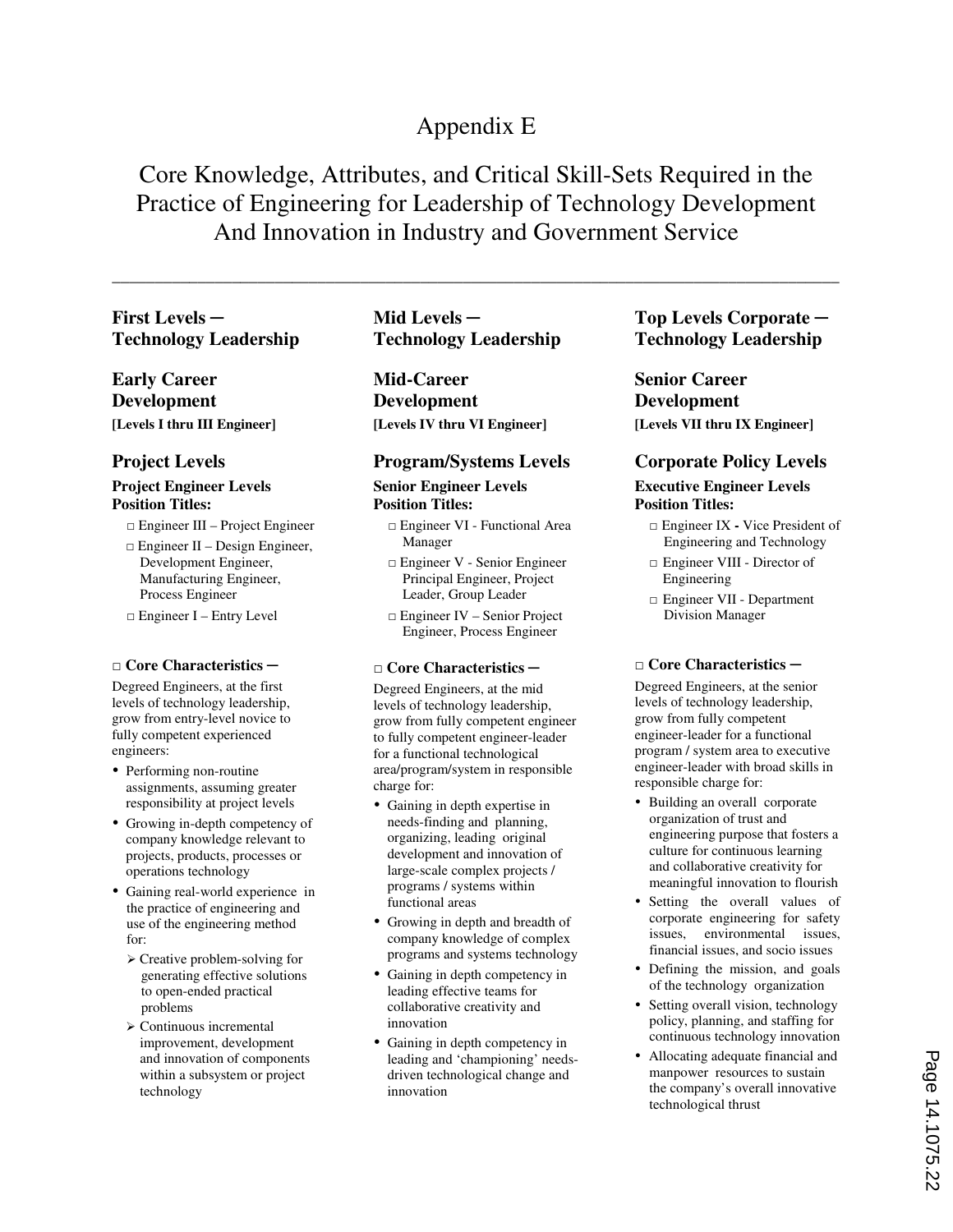## **Early Career (cont.)**

**[Early Engineering Levels of known laws and data under mentoring, guidance and supervision]** 

#### **□ Core Competency Skill-Sets as Defined by Tasks of Engineering Practice**

- Gaining in depth competency of project / product / process technology
- Gaining in depth competency of creative problem solving
- Engineering ethics relevant to safety / environmental issues
- Concepts of systems engineering
- Project engineering management
- Knowledge of Six Sigma
- Communication skills
- Customer oriented
- Understanding of engineering methodology for innovation
- Understanding of financial metrics for investment in projects
- Self-directed learning skills

#### **Qualifications for Entry Level Degreed Engineer [ABET] into Engineering Practice**

- a) an ability to apply knowledge of mathematics, science, and engineering
- b) an ability to design and conduct experiments, as well as to analyze and interpret data
- c) an ability to design a system, component, or process to meet desired needs
- d) an ability to function on multidisciplinary teams
- e) an ability to identify, formulate, and solve engineering problems
- f) an understanding of professional and ethical responsibility
- g) an ability to communicate effectively
- h) the broad education necessary to understand the impact of engineering solutions in a global and societal context
- i) a recognition of the need for, and an ability to engage in lifelong learning
- j) a knowledge of contemporary issues
- k) an ability to use the techniques, skills, and modern engineering tools necessary for engineering practice

## **Mid-Career (cont.)**

**[Mid Engineering Levels of technical judgment, decision making, tactical planning and responsible charge]** 

#### **□ Core Competency Skill-Sets as Defined by Tasks of Engineering Practice**

- Gaining in depth corporate expertise of technical programs and systems technology
- Gaining in depth expertise in creative vision [invention, innovation, thinking out of the box] at program / systems level
- ≠ Gaining in depth expertise in systems architecture
- Engineering ethics relevant to technology / socio issues
- Expertise in technical judgment
- Gaining a systems perspective
- Systems engineering leadership
- Global perspective of technology and economic competitiveness
- Communication skills
- Needs-finding, vision and program formulation skills Strategic thinking
- 
- Understanding core principles of business
- Understanding financial metrics of corporate decision making for investment in innovation
- Understanding root causes and scenarios of systems failures and their prevention
- Gaining expertise in learning skills of reflective practitioners how professionals think in action
- ≠ Self-assessment skills for continuous professional improvement
- Awareness of emerging technologies and sciences
- Gaining expertise in people skills for leading effective innovative teams and collaborative creativity ─ what motivates / de-motivates creative engineers in actual work
- Understanding modern concepts of how creative engineers learn, grow / develop as professionals
- Understanding concepts of statistics and variations for continuous improvements
- Understanding concepts of operations research in planning and allocating resources for development programs

## **Senior Career (cont.)**

**[Senior Engineering Levels of value judgment, decision making, strategic planning, and responsible charge]**

#### **□ Core Competency Skill-Sets as Defined by Tasks of Engineering Practice**

- Broad overall knowledge of corporate systems technology
- Awareness of competitive technologies
- Strategic vision
- Engineering ethics relevant to technology / socio issues
- Value judgment
- Leading people
- Results driven
- Business acumen
- ≠ Building coalitions
- Corporate communications
- Technology policy making
- Integrity